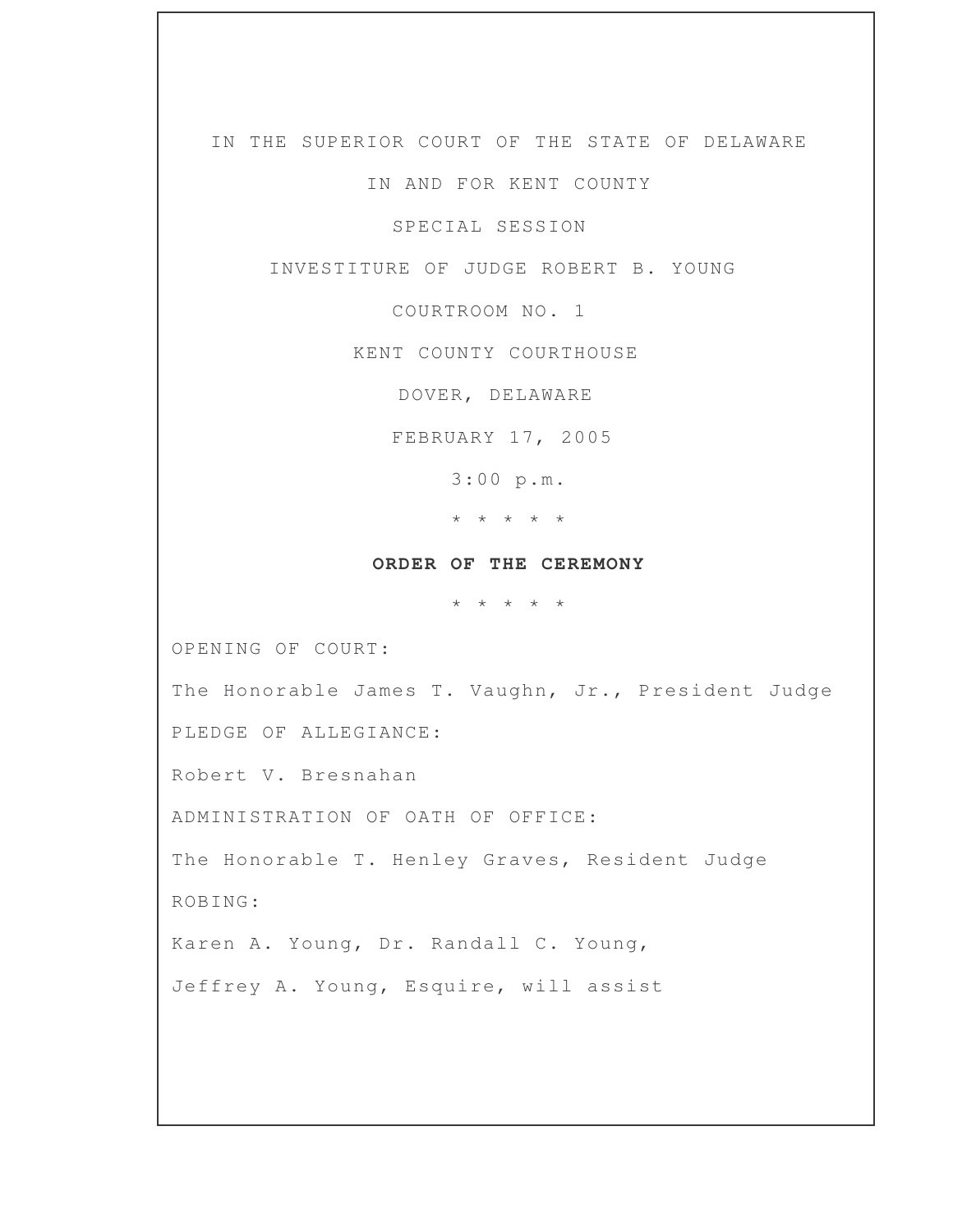REMARKS:

The Honorable Ruth Ann Minner, Governor of the State of Delaware

The Honorable Henry duPont Ridgely, Justice, Supreme Court of the State of Delaware

Helen L. Winslow, Esquire, President-Elect, Delaware State Bar Association

Jeffrey A. Young, Esquire, President-Elect, Kent County Bar Association

GREETINGS:

The Honorable Robert B. Young

ADJOURNMENT:

The Honorable James T. Vaughn, Jr.

\* \* \* \* \*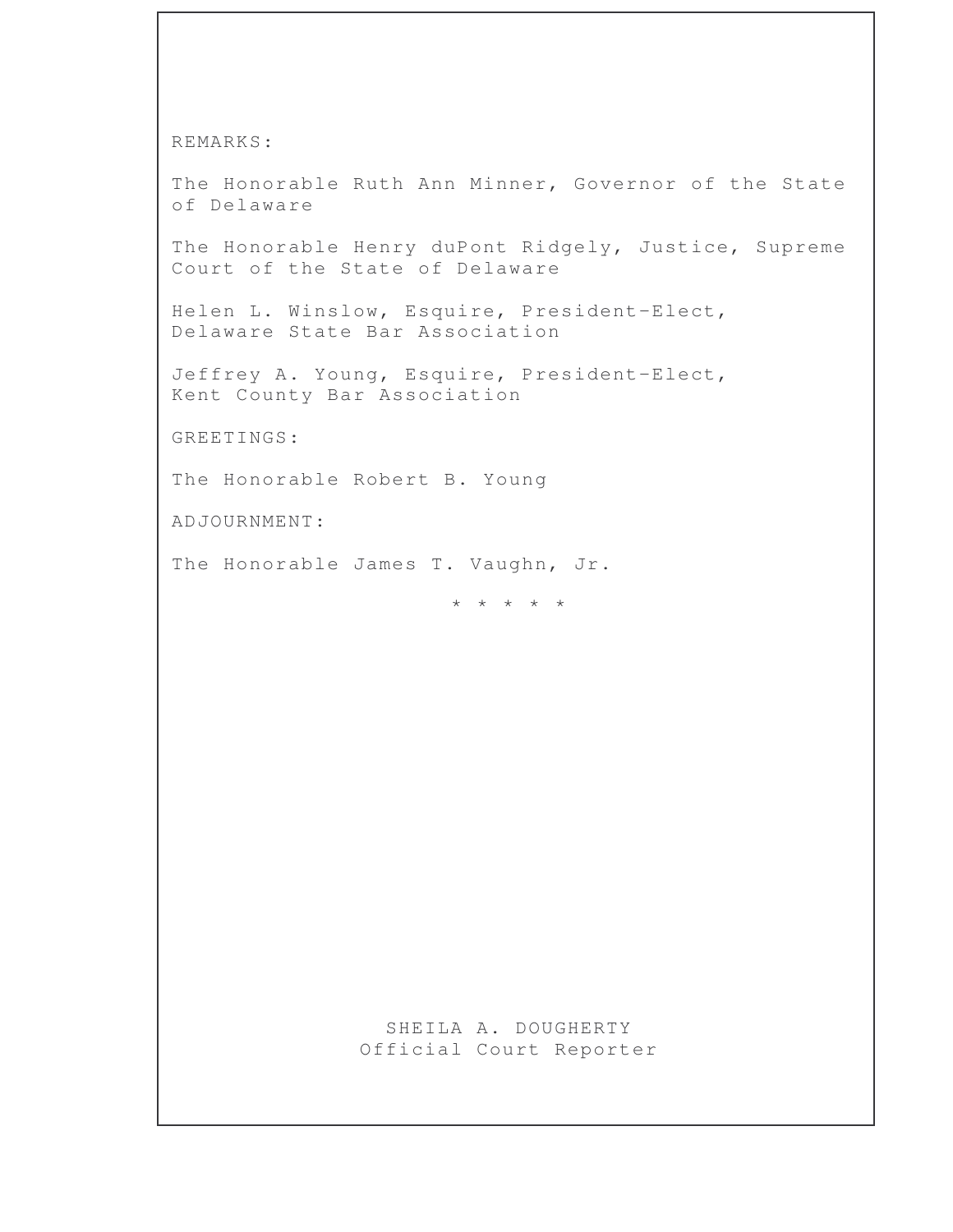1 Courtroom No. 1 3:00 p.m. 2 February 17, 2005 3 PRESENT: As noted. 4 \* \* \* \* \* 5 PRESIDENT JUDGE VAUGHN: Welcome to the 6 special session of the Superior Court commemorating 7 the investiture of Robert B. Young as Judge of the 8 Superior Court. Please remain standing for the 9 Pledge of Allegiance led by Robert V. Bresnahan. 10 MR. BRESNAHAN: I pledge allegiance to the 11 flag of the United States of America, and to the 12 Republic, for which it stands, one nation, under 13 God, indivisible, with liberty and justice for all. 14 PRESIDENT JUDGE VAUGHN: Thank you, 15 | Mr. Bresnahan, and please be seated. 16 | Let me begin today by introducing those 17 who are seated with me on the bench. To my right is 18 Justice Henry duPont Ridgely of the Supreme Court of 19 Delaware. To my left is Resident Judge T. Henley 20 Graves of the Superior Court of Delaware. To the 21 | right of Justice Ridgely is Resident Judge 22 William L. Witham, Jr., of the Superior Court. To 23 the left of Resident Judge Graves is where Superior

3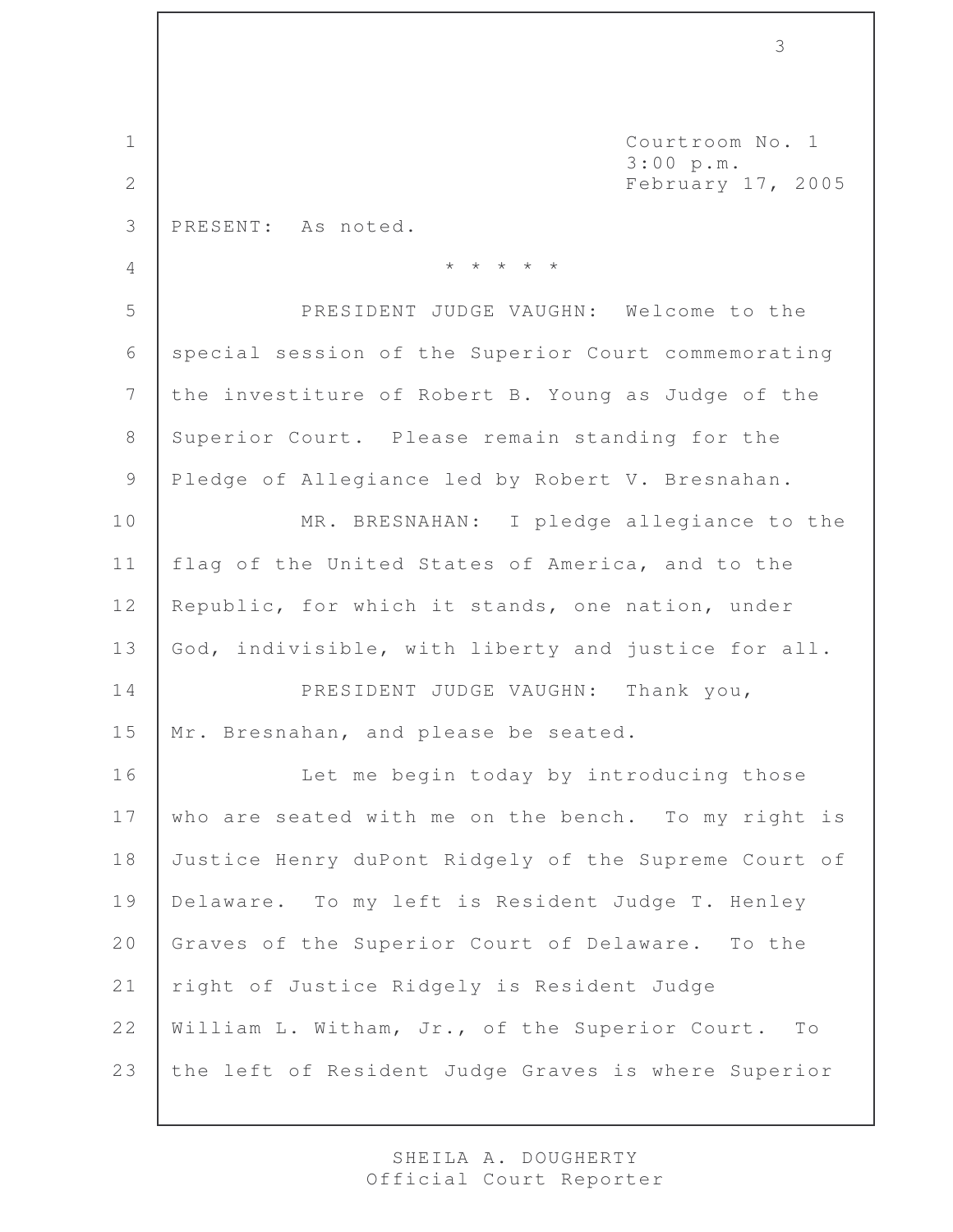1 | Court Judge Robert B. Young will be seated soon. In 2 the jury box are the Superior Court judges and 3 commissioners with their robes and sashes on for 4 this ceremonial occasion.

5 The Court recognizes the family members of 6 Judge Young who are present today, and in particular 7 Rob's wife Karen, their two sons, Jeff and Randy, 8 and Jeff's wife Shannon.

9 The Court welcomes Governor Minner and the 10 members of the Delaware Senate and House who are 11 | present; the members of the Delaware Judiciary and 12 the Bar; Kent County public officers; and Rob 13 Young's many friends, including those who will speak 14 today and whom I will introduce shortly. To each of 15 | you a warm and special welcome to the Superior 16 Court.

17 | Twould like to thank Governor Minner and 18 the members of the Delaware Senate for making this 19 day possible by the appointment and confirmation of 20 Rob Young.

21 We are here today to commemorate the 22 beginning of Rob Young's career as a member of the 23 Superior Court, our state's general jurisdiction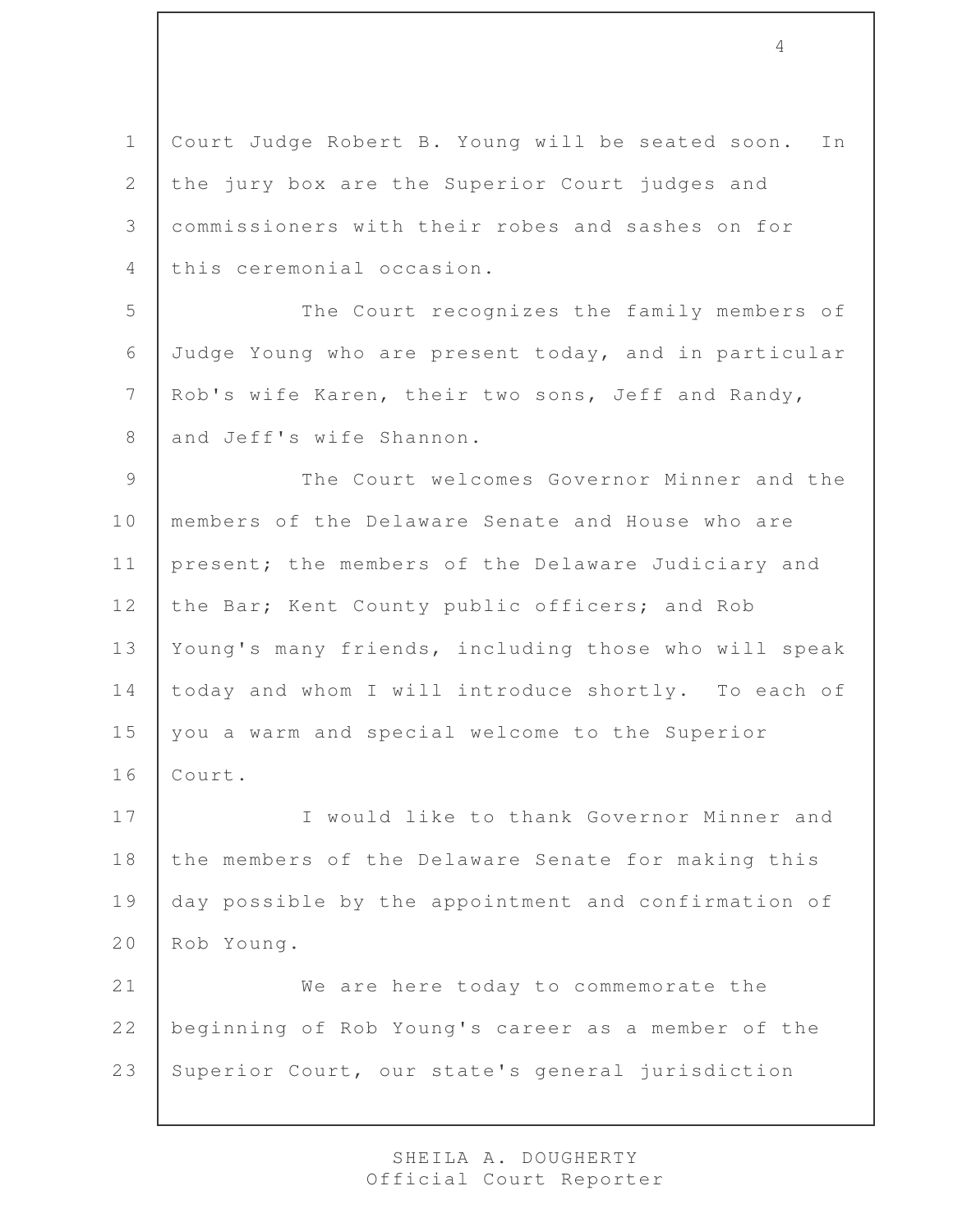1 trial court. The proceeding is one of investiture 2 where the historical robing is a special ceremony, 3 significance and public commitment under oath. The 4 robe itself is a symbol of impartiality and the 5 judge's solemn duty to administer equal justice on 6 behalf of the people we serve. The robe and the red 7 sash worn by Superior Court judges today symbolize 8 the heritage and continuity of the Superior Court as 9 a law court in Delaware with a history of more than 10 330 years.

11 Our speakers today will tell you more 12 about our friend, Rob Young, a judge who brings 13 impressive credentials and experience to the 14 Superior Court. Many of us on the Court have known 15 Rob for a long time. He is a distinguished trial 16 lawyer. He has always conducted himself with the 17 | highest degree of professionalism and integrity. In 18 addition to being a leader among the members of the 19 Bar, he has been active in his community. I am 20 confident, as are my colleagues, that Judge Young 21 will serve the public with distinction as a Superior 22 Court judge.

23 | The is now my pleasure to ask the Honorable

SHEILA A. DOUGHERTY Official Court Reporter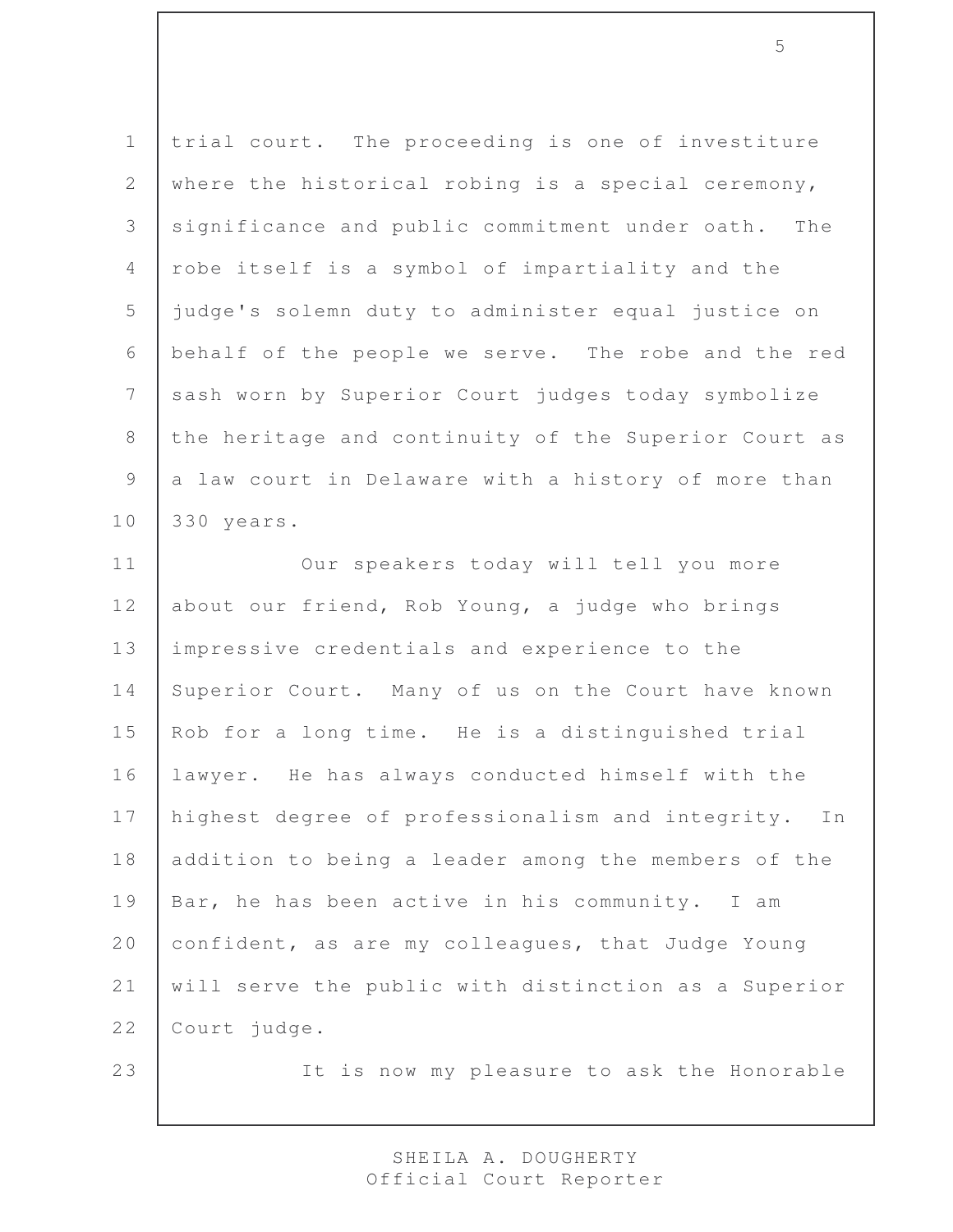1 | T. Henley Graves to administer the oath of office. 2 | Rob's wife Karen and sons Jeff and Randy will then 3 assist with the robing. 4 RESIDENT JUDGE GRAVES: Are you prepared 5 to give the oath of office of the Superior Court? 6 JUDGE YOUNG: Yes, I am. 7 RESIDENT JUDGE GRAVES: I, Robert Young --8 | raise your right hand. 9 Do you proudly affirm. 10 JUDGE YOUNG: Do proudly affirm. 11 RESIDENT JUDGE GRAVES: To carry out the 12 responsibilities. 13 JUDGE YOUNG: To carry out the 14 responsibilities. 15 RESIDENT JUDGE GRAVES: Of the office of 16 | Associate Judge of the Superior Court. 17 JUDGE YOUNG: Of the office of Associate 18 Judge of the Superior Court. 19 RESIDENT JUDGE GRAVES: To the best of my 20 ability. 21 JUDGE YOUNG: To the best of my ability. 22 RESIDENT JUDGE GRAVES: Freely 23 acknowledging.

6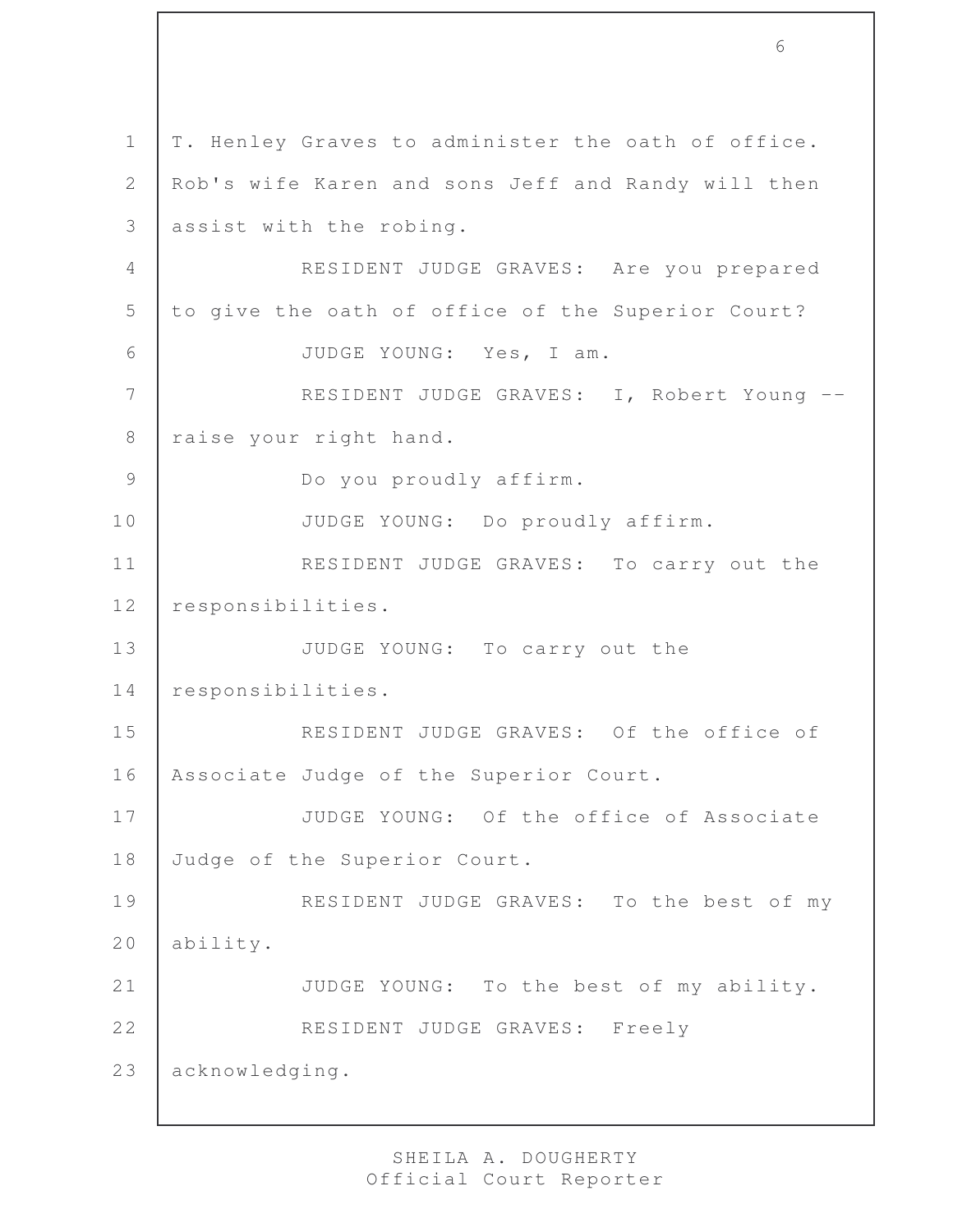1 JUDGE YOUNG: Freely acknowledging. 2 RESIDENT JUDGE GRAVES: The powers of this 3 office. 4 JUDGE YOUNG: The powers of this office. 5 RESIDENT JUDGE GRAVES: Flowing from the 6 people I am privileged to represent. 7 JUDGE YOUNG: Flowing from the people I am 8 privileged to represent. 9 RESIDENT JUDGE GRAVES: I further affirm. 10 JUDGE YOUNG: I further affirm. 11 RESIDENT JUDGE GRAVES: Always to place 12 the public interest. 13 JUDGE YOUNG: Always to place the public 14 interest. 15 | RESIDENT JUDGE GRAVES: Above any special 16 or personal interest. 17 | JUDGE YOUNG: Above any special or 18 personal interest. 19 RESIDENT JUDGE GRAVES: And to respect the 20 right of future generations. 21 JUDGE YOUNG: And to respect the right of 22 future generations. 23 RESIDENT JUDGE GRAVES: To share the rich,

7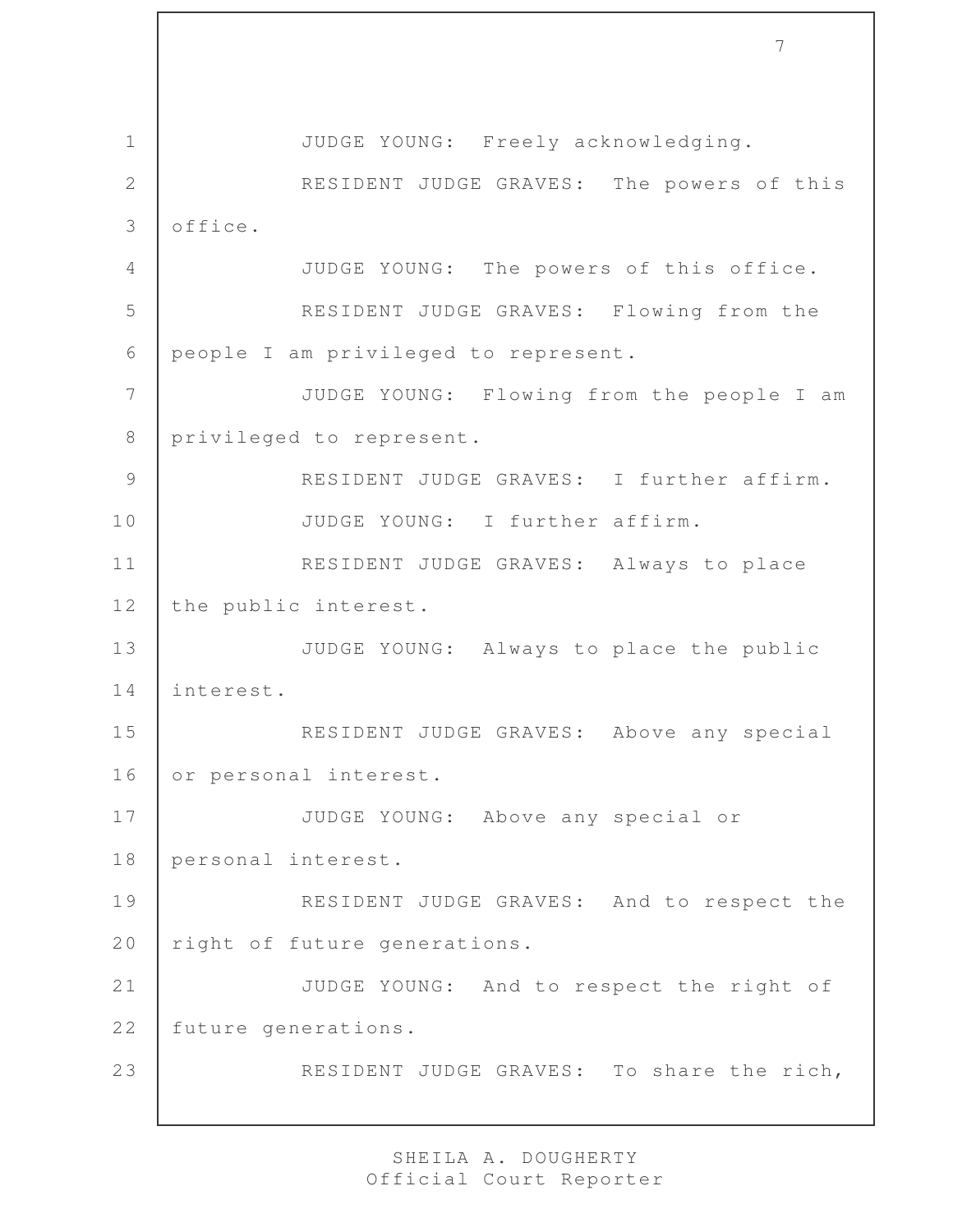1 historic. 2 JUDGE YOUNG: To share the rich, historic. 3 RESIDENT JUDGE GRAVES: And natural 4 heritage of Delaware. 5 JUDGE YOUNG: And natural heritage of 6 Delaware. 7 RESIDENT JUDGE GRAVES: In doing so. 8 JUDGE YOUNG: In doing so. 9 RESIDENT JUDGE GRAVES: I will always 10 | uphold and defend. 11 JUDGE YOUNG: I will always uphold and 12 defend. 13 RESIDENT JUDGE GRAVES: The constitutions 14 of my country. 15 JUDGE YOUNG: The constitutions of my 16 country. 17 | RESIDENT JUDGE GRAVES: And my state, so 18 help me God. 19 JUDGE YOUNG: And my state, so help me  $20$  God. 21 (Applause.) 22 | PRESIDENT JUDGE VAUGHN: Well, Rob, we 23 | welcome you to the Superior Court of Delaware. The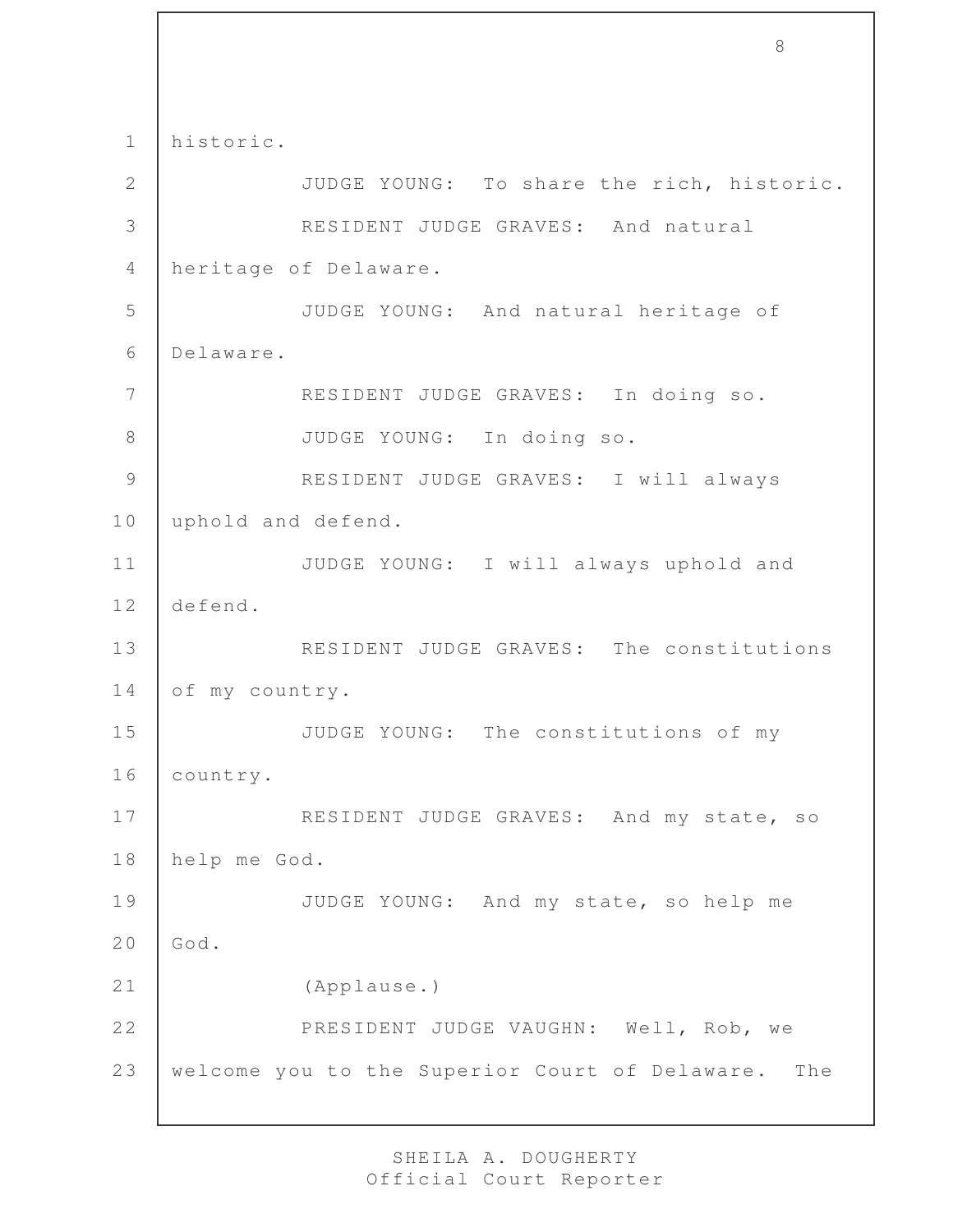1 Chief Justice was unable to be here today, but he 2 sends his remarks in a letter which he has 3 authorized me to read. It is addressed to: 4 "Dear Judge Young, family, friends and 5 | quests. I deeply regret my absence on this 6 excellent occasion. I use the superlative 7 "excellent" because my understanding of the word 8 includes "of the highest quality, eminent, first 9  $\vert$  rate, sterling," and in a tip of the hat to the 10 | mother country, "ripping." All these words and 11 phrases typify the personal and professional 12 qualities you bring to the number one trial court in 13 the nation. 14 | Thank you, Governor, for nominating and 15 the Senate for confirming yet another top-notch 16 practitioner to the very bench before which he 17 | appeared with distinction for so many years. 18 | This with the recent investiture of Judge 19 Newell to Family Court, Judge Young brings the 20 wisdom that comes from the experience of 21 | representing litigants in the very courtrooms in 22 which he will now sit as a judge. Judge Young

9

23 covered in the everyday crucible of jury trial work,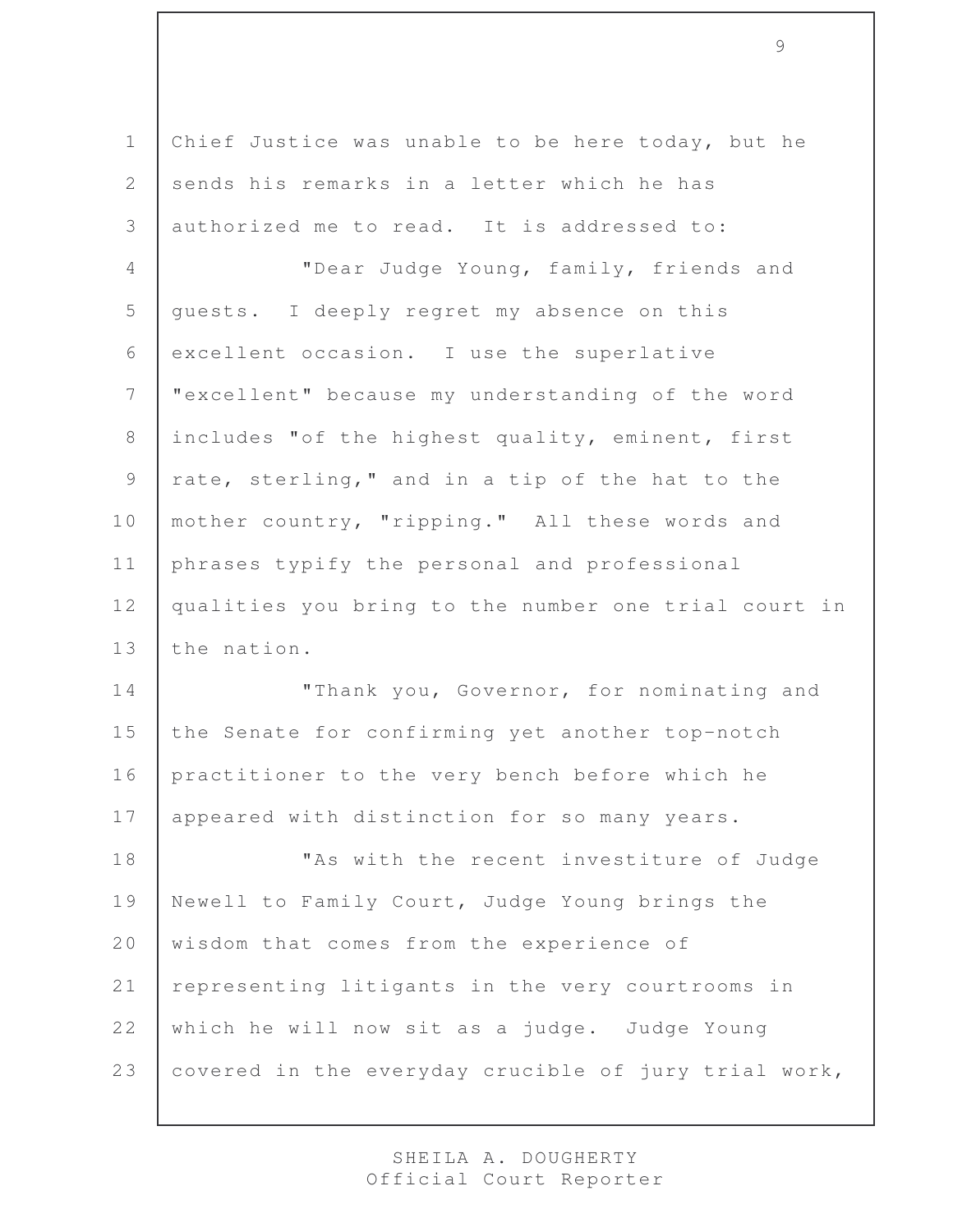1 the pleading, the preparation, the rationalization 2 of result, the delicate balance of zealous advocacy 3 with measured professionalism, and the pursuit or 4 defense of appeals.

 "Many others today present will wax about your personal and professional qualities as an attorney now to be displayed by you as a Judge of the Superior Court. Few present have known you as 9 | long as I. None are more pleased than I about 10 today's investiture. Welcome, Your Honor, to our judicial family. We will be the better for your presence among us.

13 | "Sincerely, Myron T. Steele."

14 I now invite the Honorable Ruth Ann 15 Minner, Governor of the State of Delaware, to give 16 her remarks.

17 GOVERNOR MINNER: Thank you very much, 18 sir.

19 | My congratulations and all of my best 20 wishes as you take on this new endeavor and new 21 career. It does make a difference. There is no 22 question.

23 | I am very pleased to be here today. You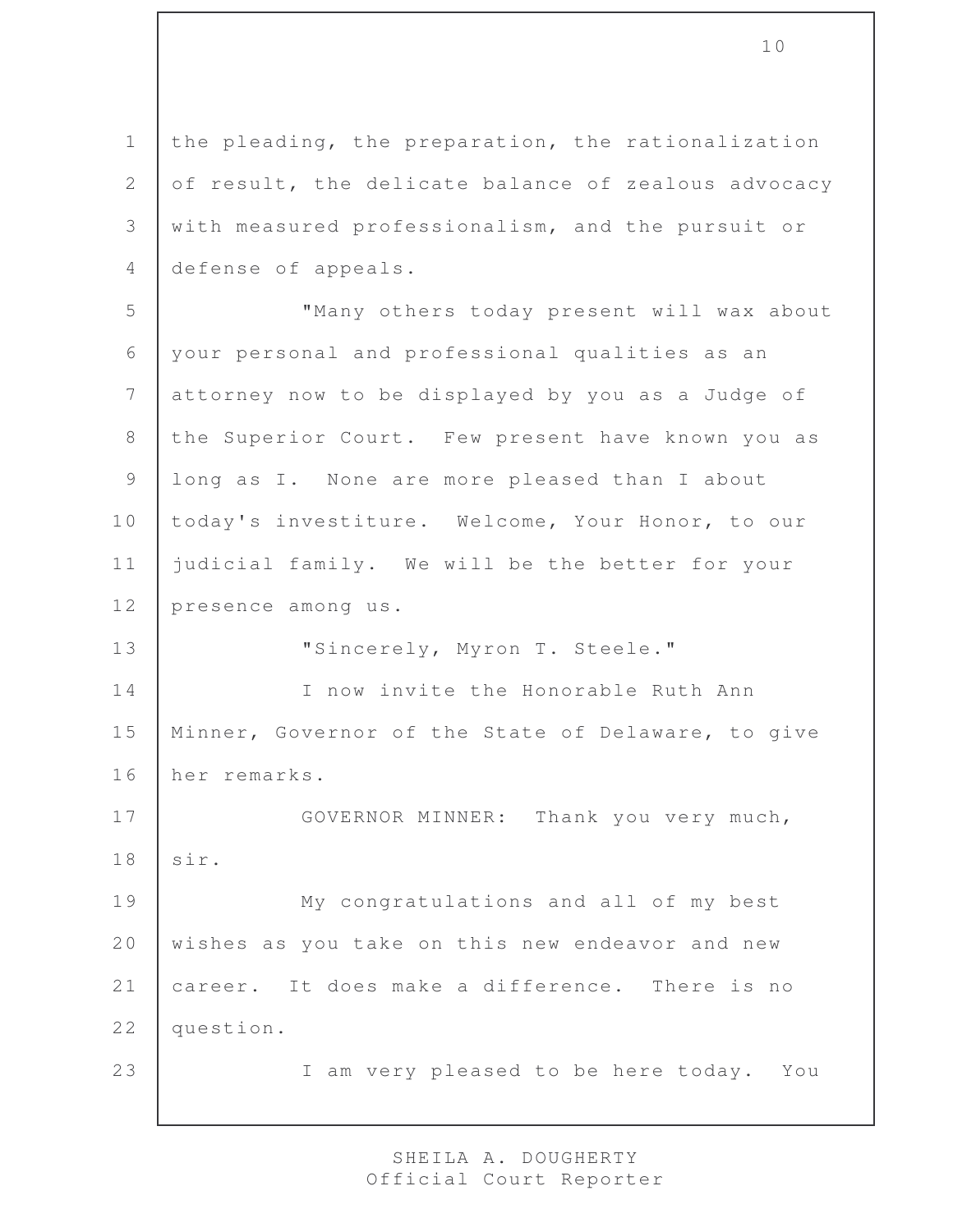1 | know, all of us should say at least one last time, 2 "Hi, Rob, it's good to see you." Because after this 3 we will be saying, "Your Honor, it is good to see 4 | you, " or, "Judge, it is good to see you." But it is 5 indeed my pleasure and I am very happy to 6 participate in yet another of these services to 7 appoint another well-respected individual to a 8 position where he will, I know, serve well. 9 The esteemed Federal judge once said, "The 10 judge's authority depends upon the assumption that 11 he speaks with the mouth of others." And I think 12 the judges do that. In Delaware that authority of 13 each one of our judges depends on the reputation of 14 the judiciary as a whole, and yes, that is why I

15 take each selection very seriously as we look to 16 uphold what we have gained over a great number of 17 | years: The pride in our judiciary.

18 From the Bar comes outstanding people to 19 serve, and we realize that in serving they do give 20 of themselves just a little more than many others, 21 and we sincerely thank you for that service because 22 you do our state a good justice, no question.

23 The nominating committee sends me the

SHEILA A. DOUGHERTY Official Court Reporter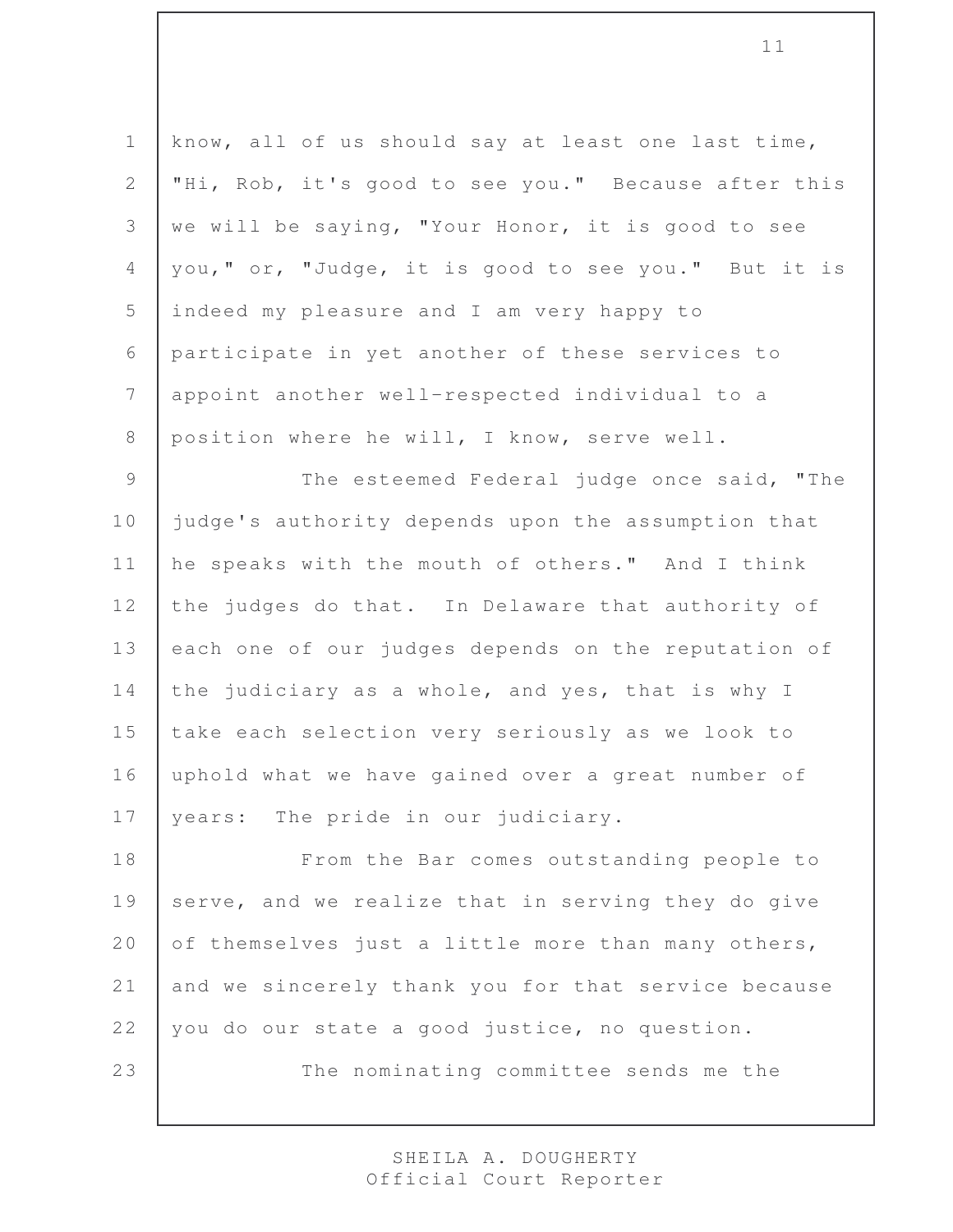1 | names. I have the opportunity to then chat with 2 each one of those and decide to send the name to the 3 Senate for nomination. The nominating committee, 4 the Judicial Nominating Committee does an 5 | outstanding job, but unless quality people apply for 6 these judgeships we would not have the outstanding 7 judiciary we have, and all of us should remember to 8 thank those who give of themselves to serve the rest 9 of us. And it is in that spirit that I was proud to 10 | nominate Robert Young to be sworn in.

11 | Well, Your Honor, the fact that you came 12 with good credentials means that you will serve well 13 and you have the highest quality people to serve 14 with, ones who you can depend on, if you seek a bit 15 of advice, but ones who you will work with and will 16 share with for many years, I hope. It will make a 17 difference for Delaware.

18 We recognize you and bring you to the 19 | Court because of the honor that you brought to 20 | yourself and the job that you did before you were 21 nominated, and so we expect no less of you as you 22 move forward.

23 Well, think of it. I had the privilege to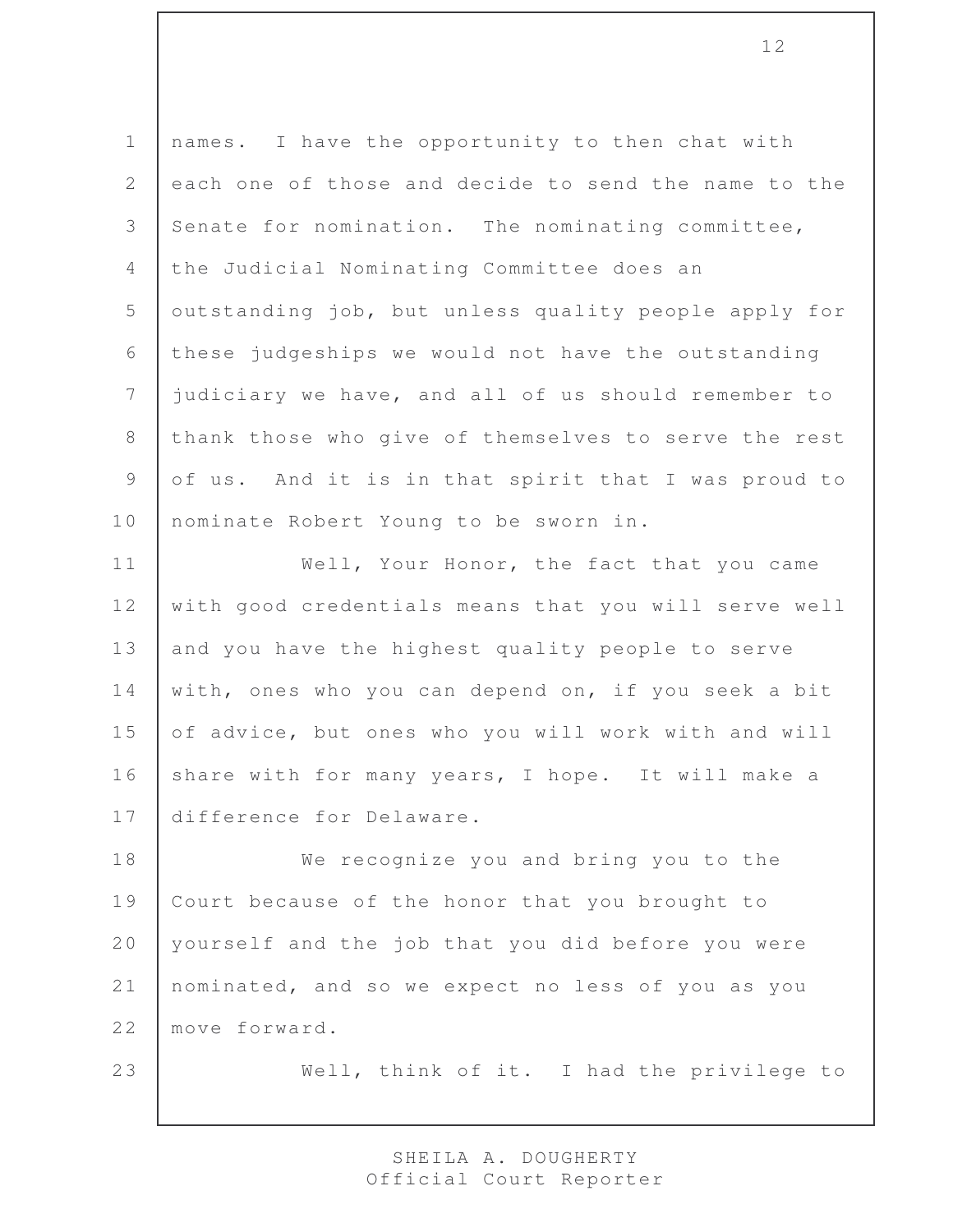1 recommend Rob Young to the Delaware State Senate and 2 the Delaware State Senate confirmed, and now, 3 regardless of what you think of our system -- and I 4 | happen to think it is the very best  $-$  we have 5 someone with good common sense, a practical person 6 who will provide a service to the State of Delaware 7 with a sense for right and wrong.

8 Judge Young, welcome. Thank you very much 9 for being willing to take on these new and added 10 responsibilities, and I look forward to watching 11 | your career as you continue the outstanding service 12 you provided in the State of Delaware in the past. 13 Thank you.

14 (Applause.)

15 PRESIDENT JUDGE VAUGHN: Thank you, 16 Governor Minner. I now invite Justice Ridgely to 17 | give his remarks.

18 JUSTICE RIDGELY: Governor Minner, 19 President Judge Vaughn, distinguished members of the 20 General Assembly and the Judiciary, members of the 21 | Kent County government, the family and many friends 22 of Judge Rob Young, and Judge Young, good afternoon. 23 This is a happy occasion and I am honored

> SHEILA A. DOUGHERTY Official Court Reporter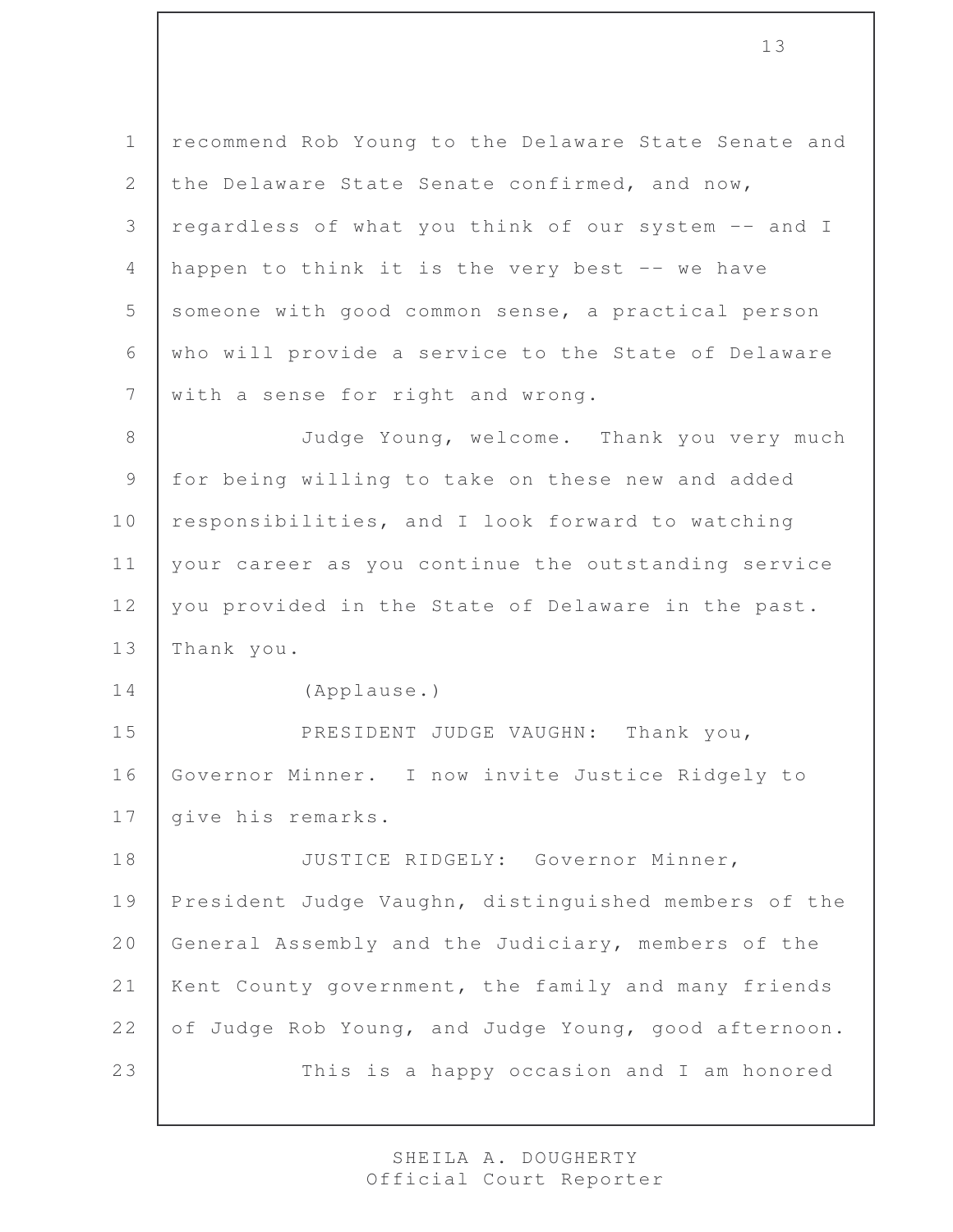1 to be here and to be a part of this special session 2 of the Superior Court convened for the investiture 3 of Judge Young. I bring best wishes from the 4 Supreme Court and the Chief Justice, who you have 5 already heard from by letter, and he regrets that he 6 could not be here.

7 This concludes a string of judicial 8 appointments in Kent County, including my own as a 9 Justice of the Supreme Court by Governor Minner. A 10 quote of Yogi Berra comes to mind which I will say 11 to Governor Minner and the Delaware State Senate: 12 | "Thank you for making this day necessary."

13 Today Judge Young joins the very best 14 general jurisdiction trial court in the United 15 States. This is not just a local qualitative 16 opinion for which I admit bias, but the opinion of 17 | more than 1,400 senior attorneys surveyed from 18 across the country by a Harris Poll commissioned by 19 the United States Chamber of Commerce.

20 The Superior Court is a Court that deals 21 with life and death matters. Matters of freedom, of 22 catastrophic personal injuries, and of commercial 23 | claims involving Delaware corporations, involving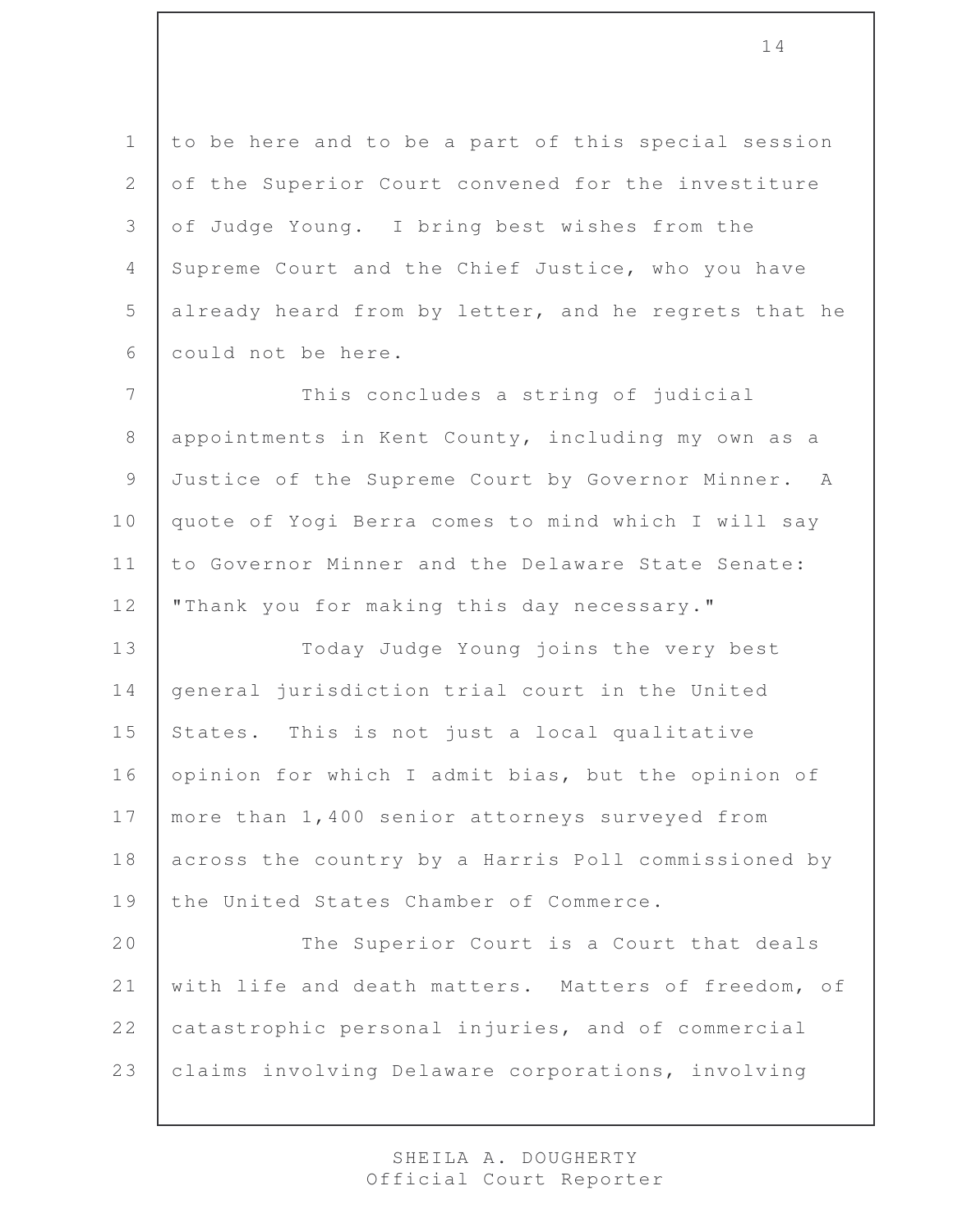hundreds of millions of dollars.

| 2              | The Superior Court is also a Court of                |
|----------------|------------------------------------------------------|
| 3              | innovation that has led the country in problem       |
| $\overline{4}$ | solving methods such as electronic filing, high-tech |
| 5              | courtrooms and drug courts. No trial court in the    |
| 6              | country does more important work than the Superior   |
| $7\phantom{.}$ | Court, and so it is critical to the litigants and to |
| $\,8\,$        | Delaware that the judges who preside here are the    |
| $\mathcal{G}$  | very best at what they do. I am very confident that  |
| 10             | Judge Young will meet that high expectation.         |
| 11             | I congratulate Governor Minner for her               |
| 12             | appointment and the Delaware State Senate for its    |
| 13             | confirmation, and I am delighted that the cases I    |
| 14             | left behind here in Kent County will be in Judge     |
| 15             | Young's very capable hands.                          |
| 16             | Rob and I are from the same generation of            |
| 17             | lawyers who began practicing here in Kent County in  |
| 18             | the early to mid 1970s. Not long after he came to    |
| 19             | Dover, Rob opened his office at 300 South State      |
| 20             | Street, which was directly across the street from    |
| 21             | the firm of Ridgely & Ridgely. We litigated cases    |
| 22             | on opposite sides, often starting with me asking for |
| 23             | too much, and he offering too little. But we worked  |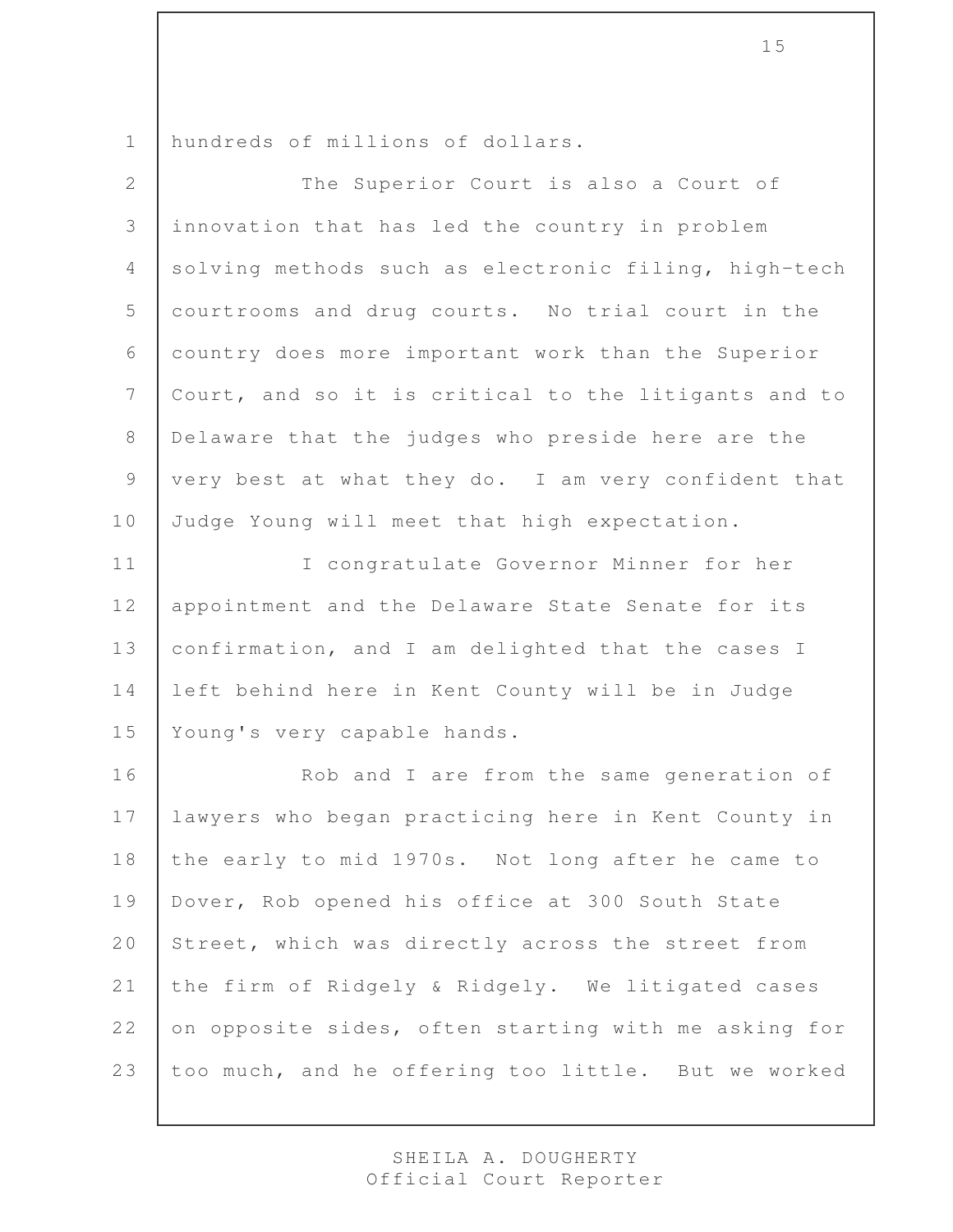it out. After I went on the bench in 1984, Rob 2 appeared before me in this Court on countless occasions. Rob always showed the professionalism, civility and high legal skills for which the Delaware Bar is so well-known nationally.

6 Rob had a law practice that we know 7 focused on insurance defense work. You may not know 8 that for years he has accepted pro bono Court 9 appointments to represent individuals suffering 10 | mental disabilities who may be subject to 11 involuntary commitment. Commissioner Freud conducts 12 these hearings in Kent County and has high praise 13 for Rob, who has represented these clients well and 14 mentored other attorneys on how to do so. To be a 15 | good attorney for these hearings one must be 16 | compassionate, patient, and a good listener. These 17 are also qualities of a good judge. And as the 18 Commissioner has told me, Rob was all of these and 19 more. 20 So given Rob's professionalism, character 21 | skills and balanced stability to represent well both 22 the big insurance company and the little guy, it has

23 been no surprise to me to see him receive special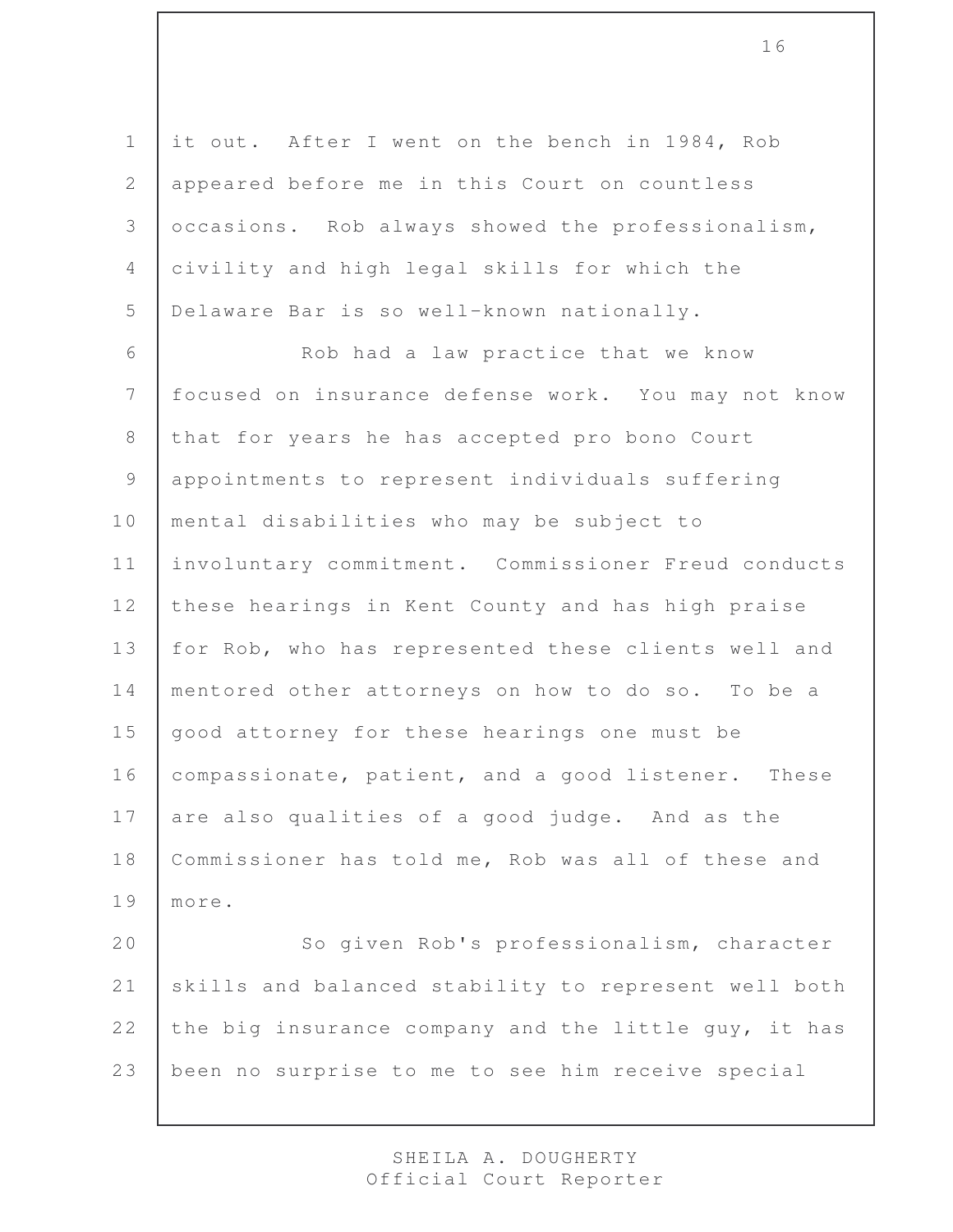1 recognition from the Inns of Court for

 Professionalism or to see him rise to be the president of the Delaware Chapter of the American Board of Trial Advocates, or to see him become president of the Delaware State Bar Association.

6 Rob, his son Jeff, and I, along with very 7 few others in the Delaware Bar have shared the 8 special experience of a father and son law practice. 9 | Another was Max Terry, whose portrait is to our left 10 here on the wall in this courtroom. Before joining 11 | his dad in the practice of law, Jeff was one of my 12 most talented judicial law clerks. The Youngs were 13 also ringers on the Kent County Superior Court 14 softball team. I recall Kent County was undefeated, 15 don't you, Resident Judge Graves?

 RESIDENT JUDGE GRAVES: I can't remember. 17 JUSTICE RIDGELY: I think it is fitting 18 that this investiture is taking place in this magnificent Courtroom No. 1 where so much legal history has been made and so many important oaths have been taken. But this room is not just a 22 historic place. It continues to be, as it always has been, a working Superior Court courtroom.

> SHEILA A. DOUGHERTY Official Court Reporter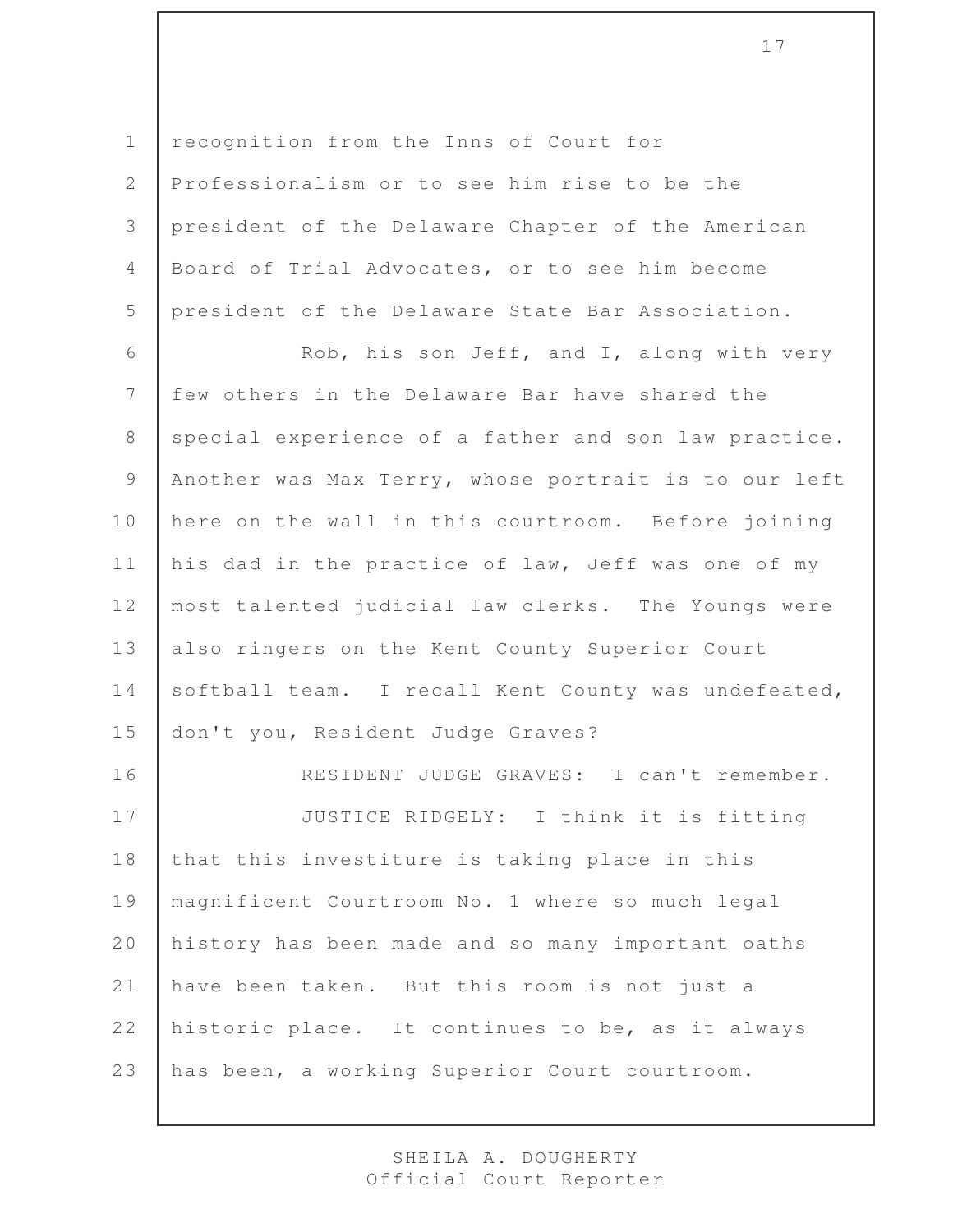| $\mathbf 1$    | Rob should be very at home here. He has              |
|----------------|------------------------------------------------------|
| $\mathbf{2}$   | shown his special skills in this courtroom, and I    |
| 3              | include more than his skills as a lawyer. This was   |
| $\overline{4}$ | the setting for his operetta which he wrote and      |
| 5              | played in entitled, The King versus Ellinor          |
| 6              | Ruttee -- did I pronounce that right? That was       |
| $7\phantom{.}$ | performed here as part of the 1999 celebration of    |
| $\,8\,$        | 300 Years of Courts on the Green. Perhaps there      |
| 9              | will be another performance.                         |
| 10             | With his broad experience, integrity and             |
| 11             | temperament in mind, I am convinced that Judge Young |
| 12             | will be an outstanding Superior Court judge, but I   |
| 13             | do have some advice: Investitures are always times   |
| 14             | when advice may be given, whether needed or not.     |
| 15             | Socrates advised the judiciary to hear courteously,  |
| 16             | answer wisely, consider soberly, and decide          |
| 17             | impartially.                                         |
| 18             | Another set of Ten Commandments for a new            |
| 19             | Judge was given to me more than 20 years ago and I   |
| $2\,0$         | think they are worth passing on. They were written   |
| 21             | by Chief Judge Edward J. Devitt.                     |
| 22             | First and foremost: Be kind.                         |
| 23             | Second: Be patient.                                  |
|                |                                                      |

SHEILA A. DOUGHERTY Official Court Reporter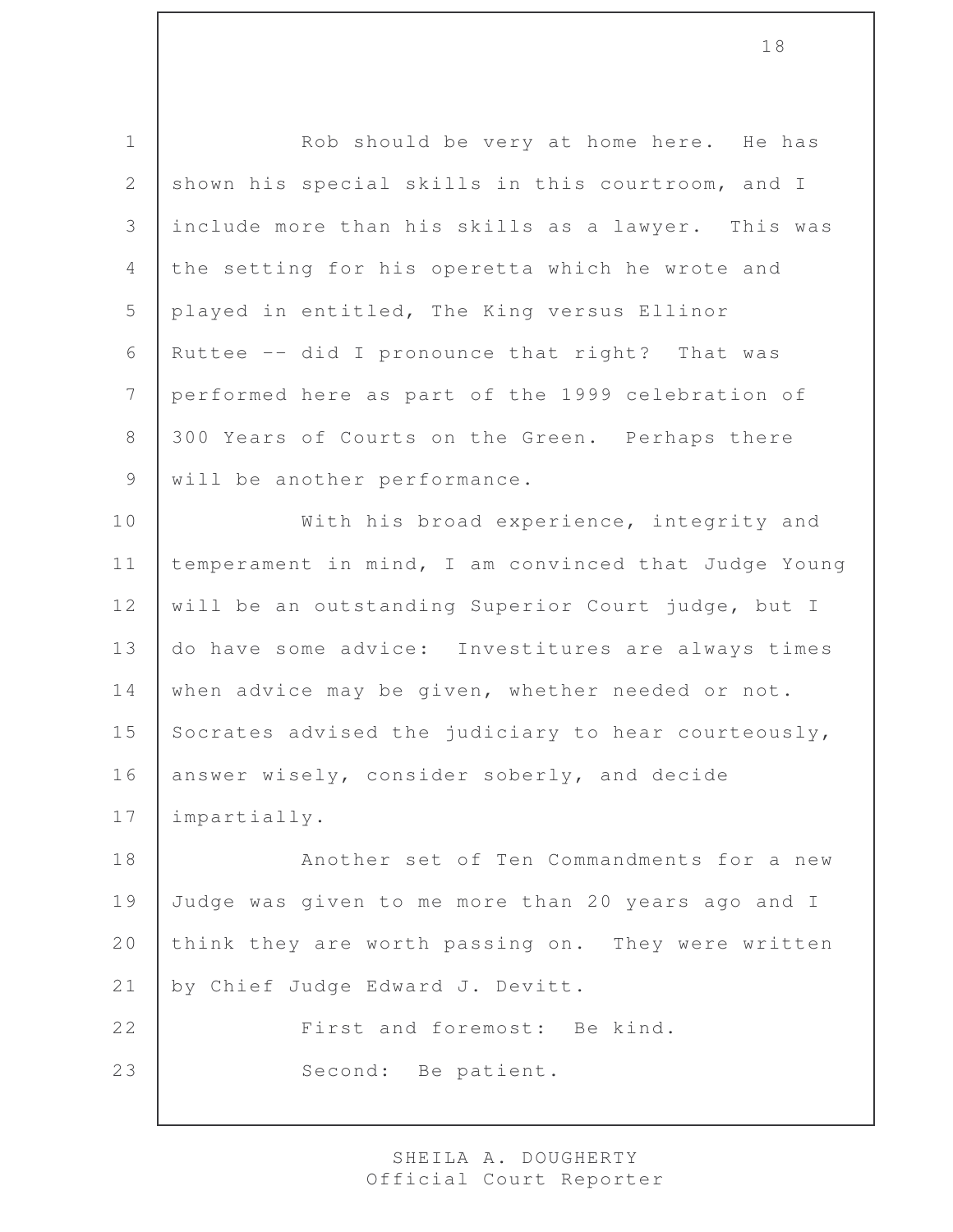1 Third: Be industrious. 2 Four: Be prompt. 3 | Five: There is no unimportant case. 4 Six: Give the office the prestige and 5 dignity expected of it. 6 Seven: But don't take yourself too 7 seriously. 8 | Eight -- and I have to admit this is my 9 new favorite: Be tolerant of appellate courts if 10 and when you are reversed. 11 Nine: Don't leave home or the courthouse 12 without your most precious tool, common sense; and 13 Ten: Pray for divine quidance. 14 | Rob, I wish you and your family the very 15 | best. Welcome to the Delaware Judiciary. 16 (Applause.) 17 PRESIDENT JUDGE VAUGHN: Thank you, 18 Justice Ridgely. 19 | Our next speaker is Helen L. Winslow, 20 | Esquire, President-Elect of the Delaware State Bar 21 Association. Ms. Winslow. 22 | MS. WINSLOW: Governor Minner, Justice 23 Ridgely, President Judge Vaughn, our Honoree, the

19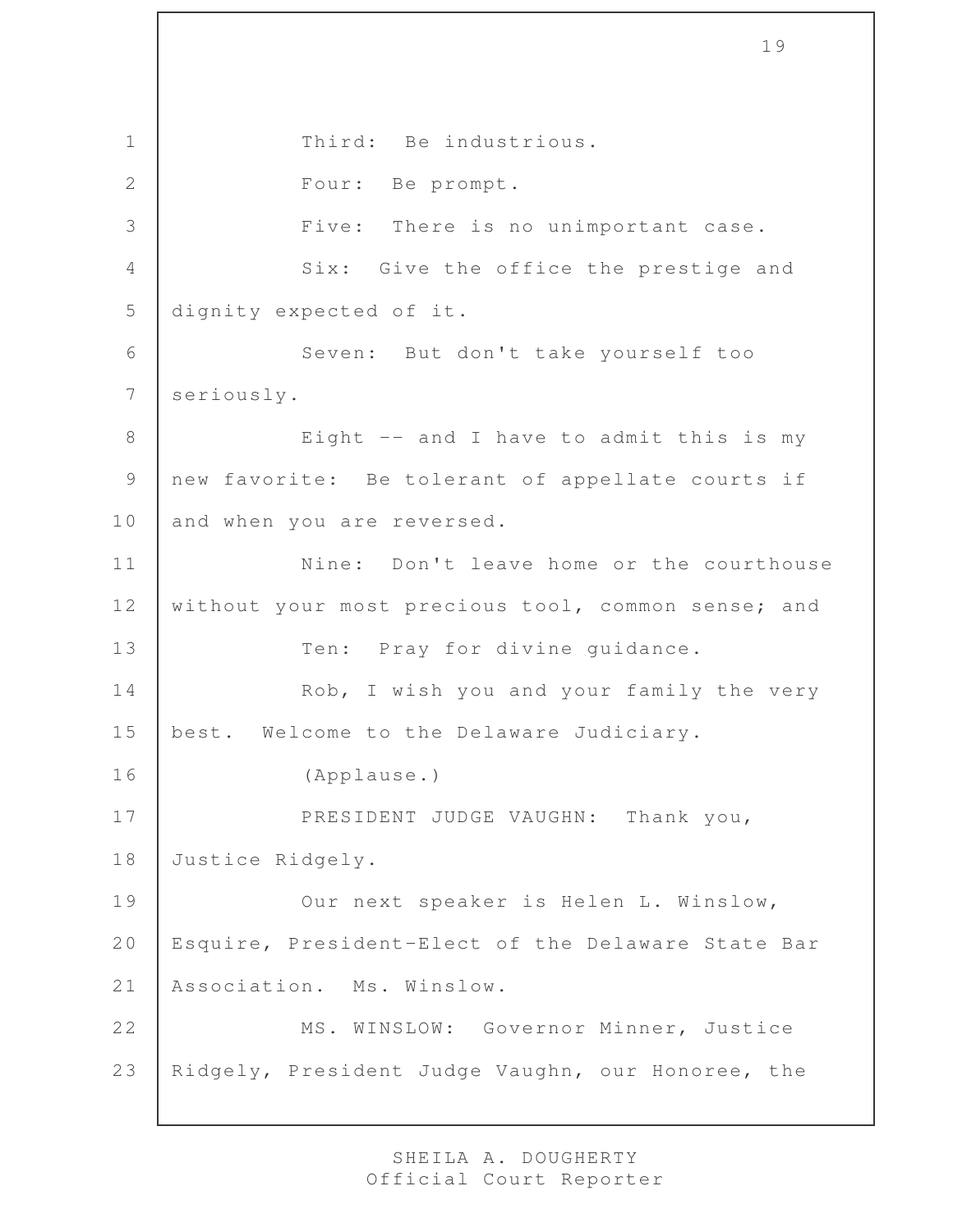1 Young family, other elected officials, members of 2 the Bench and Bar, and distinguished quests. I am 3 honored and delighted to get to make a few remarks 4 on behalf of the Delaware State Bar Association on 5 this happy occasion.

6 Vice Chancellor Parsons appointed both Rob 7 and me to the Executive Committee of the Delaware 8 State Bar Association at the same time back in 1999, 9 so we grew up together on the Executive Committee. 10 | I feel very fortunate that by virtue of following 11 | Rob in the Bar Association leadership I have the 12 opportunity today to publicly express the respect 13 and affection that I and other members of the Bar 14 feel for Rob. But first I bring you greetings from 15 the President of the Bar Association, Rob Young, who 16 regrets that he could not be here today on behalf of 17 the Bar Association due to another commitment. In 18 fact, I understand that at this very hour he is 19 | reporting to duty in his new job, so I am here in 20 his stead.

21 Rob is an excellent trial lawyer, but it 22 is not primarily as a trial lawyer that most of the 23 members of the Bar know him. Rather, we know him or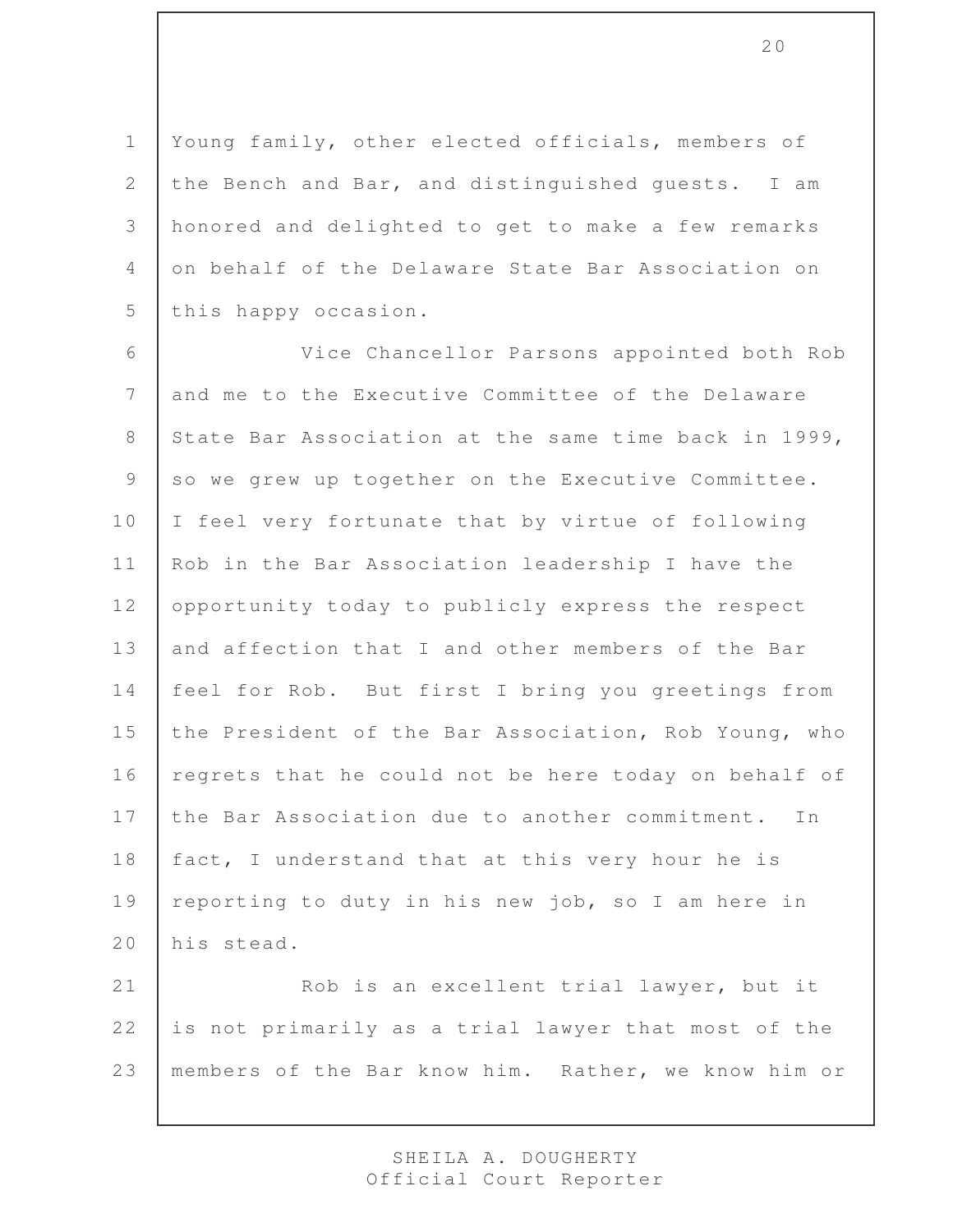1 have come to know him through certain of his 2 personal qualities, which I have no doubt that 3 attorneys who litigate against him and judges before 4 whom he has appeared will well recognize. These 5 personal qualities have been a large part of the 6 contribution that Rob has made to the Bar, and it is 7 these qualities that I would like to address.

8 One quality that Rob has shared generously 9 with members of the Bar Association has been his 10 ability to have fun. Rob runs our Executive 11 | Committee meetings efficiently and wisely, but 12 perhaps most telling is the fact that each of the 13 | meetings led by Rob is filled with laughter, 14 primarily because he is always making a joke, 15 usually at his own expense, but also because other 16 people are poking fun at him. We trust that this 17 | will not change in the coming months.

18 Who other than Rob, the troubadour, would 19 begin his Bar presidency by bringing his guitar to 20 the Bench-Bar Conference and serenading then 21 | outgoing president Charlie McDowell with his own 22 rendition of, "Pass the Madeira, Madeira." And who 23 other than Rob would figure out that a terrific way

> SHEILA A. DOUGHERTY Official Court Reporter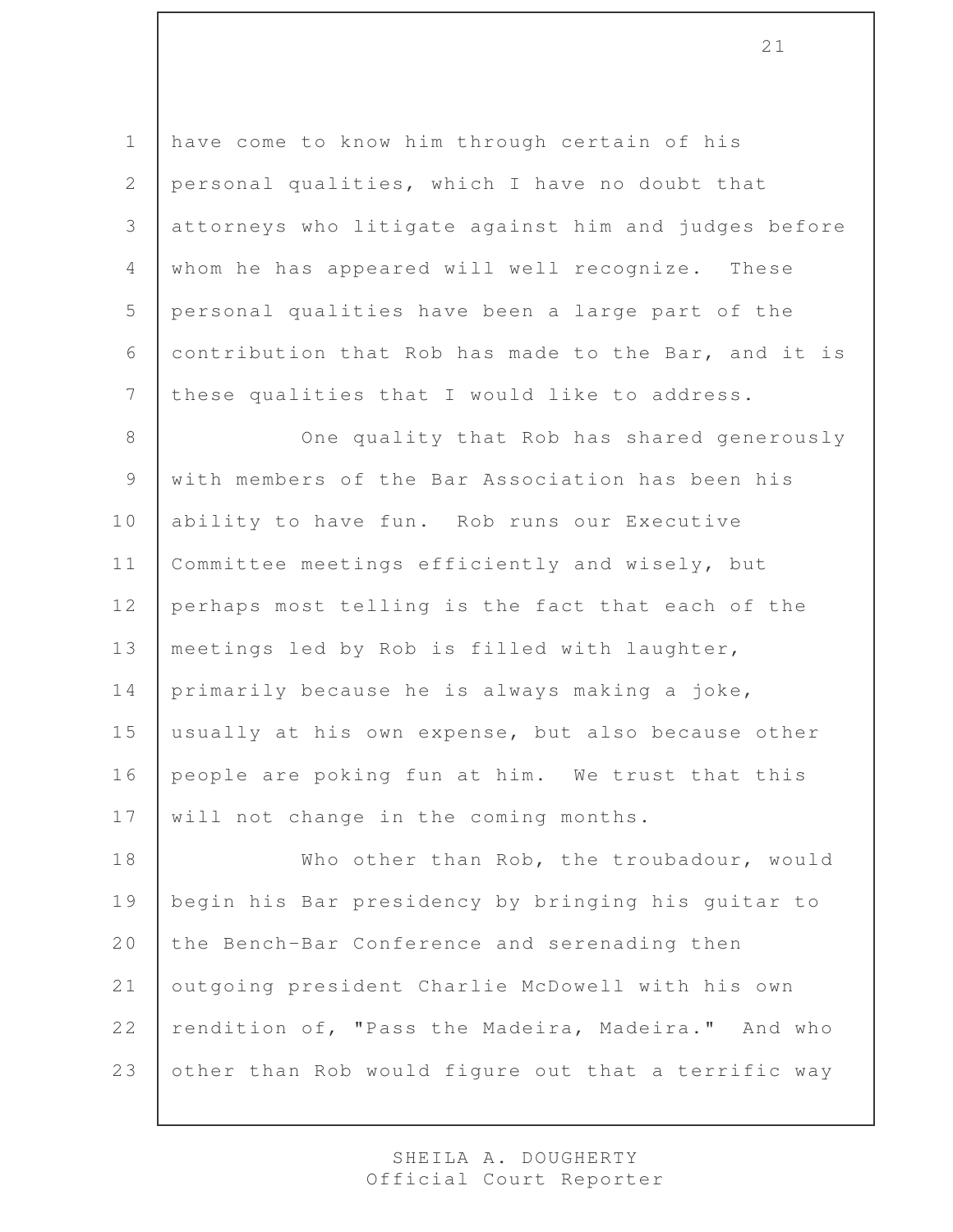to raise more than \$10,000 for Make-a-Wish 2 | Foundation would be to write "Macbeth, the Comedy," complete with song and dance routines, and then enlist members of the Delaware legal community to perform Macbeth both in Wilmington and in Dover. The show was a huge success. It was laugh-out-loud 7 | fun, and it contributed to a very worthy cause. 8 | Will Rogers said, "We are all here for a

9 spell. Get all the good laughs you can." Rob 10 | obviously agrees with this approach to life which 11 puts everyone who has the opportunity to work with 12 him in a very enviable position.

13 | Rob has also succeeded mightily in living 14 a balanced life. He has balanced well the demands 15 of being a litigator with the other loves of his 16 life, namely, baseball, and his delightful wife 17 | Karen, and baseball, and his two sons, Randy and 18 Jeff, and baseball, as well as his contributions to 19 the Bar Association and other organizations. I 20 apologize. I forgot to mention Rob always finds 21 time in his life for baseball. I suspect Jeff will 22 have more to say on the subject of balance in his 23 | father's life, so suffice it for me to say that Rob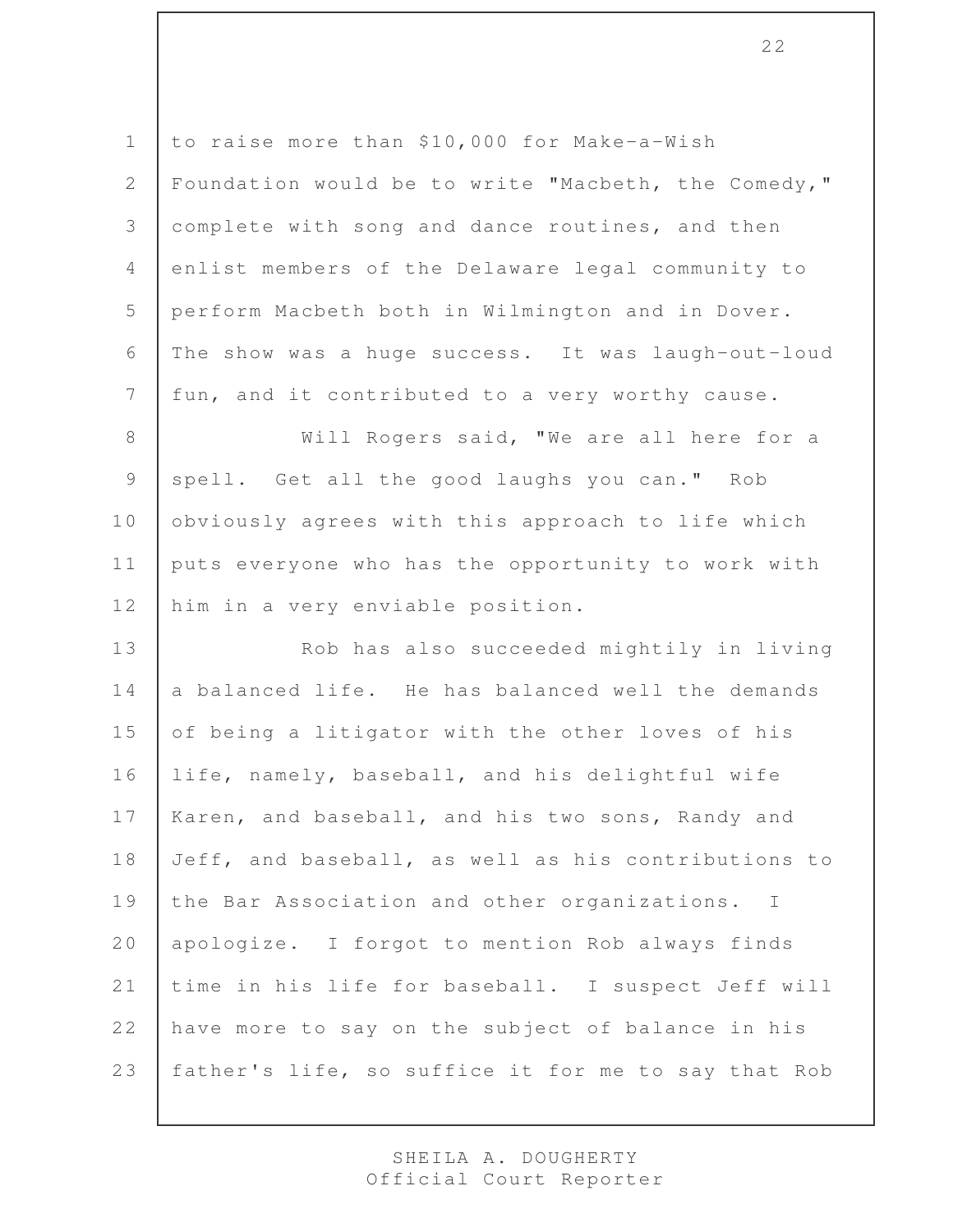1 has been a tremendous role model for Delaware 2 attorneys in this respect.

3 Perhaps the most important quality, 4 however, that Rob has brought to his various roles 5 in the Bar Association is humility. John Ruskin 6 said, "The first test of a truly great man is 7 humility." Rob passes this test with flying colors. 8 | Had it been left to him, no one would even be aware 9 that it was he who authored, "Macbeth, the Comedy." 10 | He centered the whole enterprise around the players 11 and kept conveniently forgetting to mention anything 12 about the authorship of the show. Likewise, on 13 several occasions I have attempted to compliment him 14 on having raised two sons such as Jeff and Randy, 15 and on his unusually close relationship with his 16 wife Karen and with his sons, and he has brushed 17 | those compliments aside and simply credits Karen and 18 his children.

19 If Rob had been able to attend today on 20 behalf of the Bar Association, and if he were 21 obliged to speak about his own humility, he 22 certainly would not have quoted Ruskin as I have 23 done. Instead, I think he would probably prefer

> SHEILA A. DOUGHERTY Official Court Reporter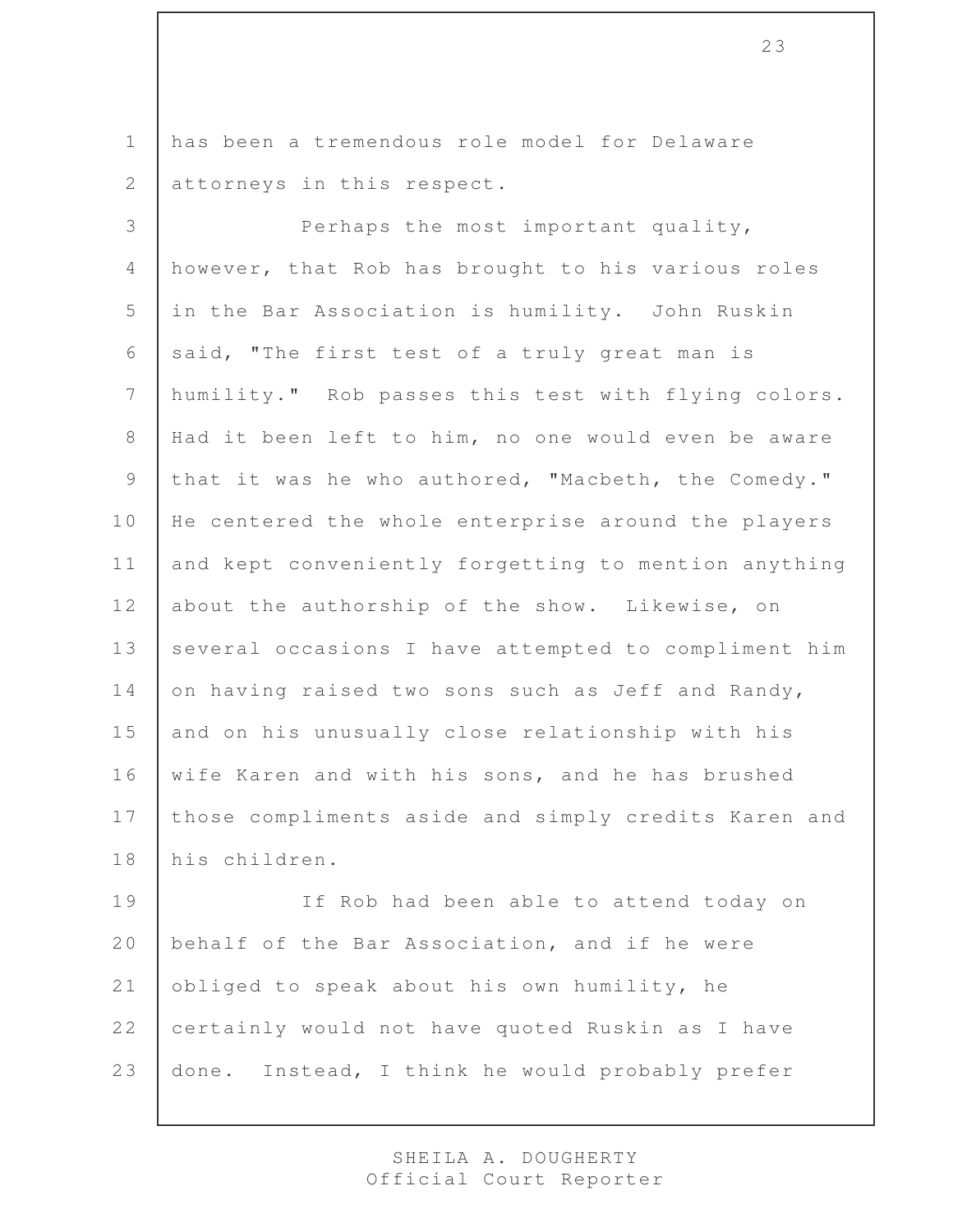1 what the Baptist preacher Charles Haddon Spurgeon 2 had to say about humility, which is that "humility 3 is to make a right estimate of one's self." That 4 sense of not taking one's self too seriously 5 accurately reflects Rob's attitude about himself, 6 and the Bar Association and its members have been 7 the beneficiaries of that attitude. Once again with 8 regard to humility, Rob has been a wonderful role 9 | model for Delaware attorneys and I can think of no 10 | more important quality for a new judge to bring to 11 the bench.

12 Just for the record, I do feel compelled 13 to divulge the one flaw that I have been able to 14 detect in Rob's character. Now that he is a civil 15 servant, I feel it should be a matter of public 16 | record. Not only is Rob a voracious meat eater, but 17 | his general approach is to completely eliminate any 18 | kind of vegetable from his plate. Perhaps his 19 experience on the bench will cause him to grow to 20 the point where he might venture to try a vegetable 21 or two.

22 In case it hasn't already been abundantly 23 clear from my remarks, I would like to conclude by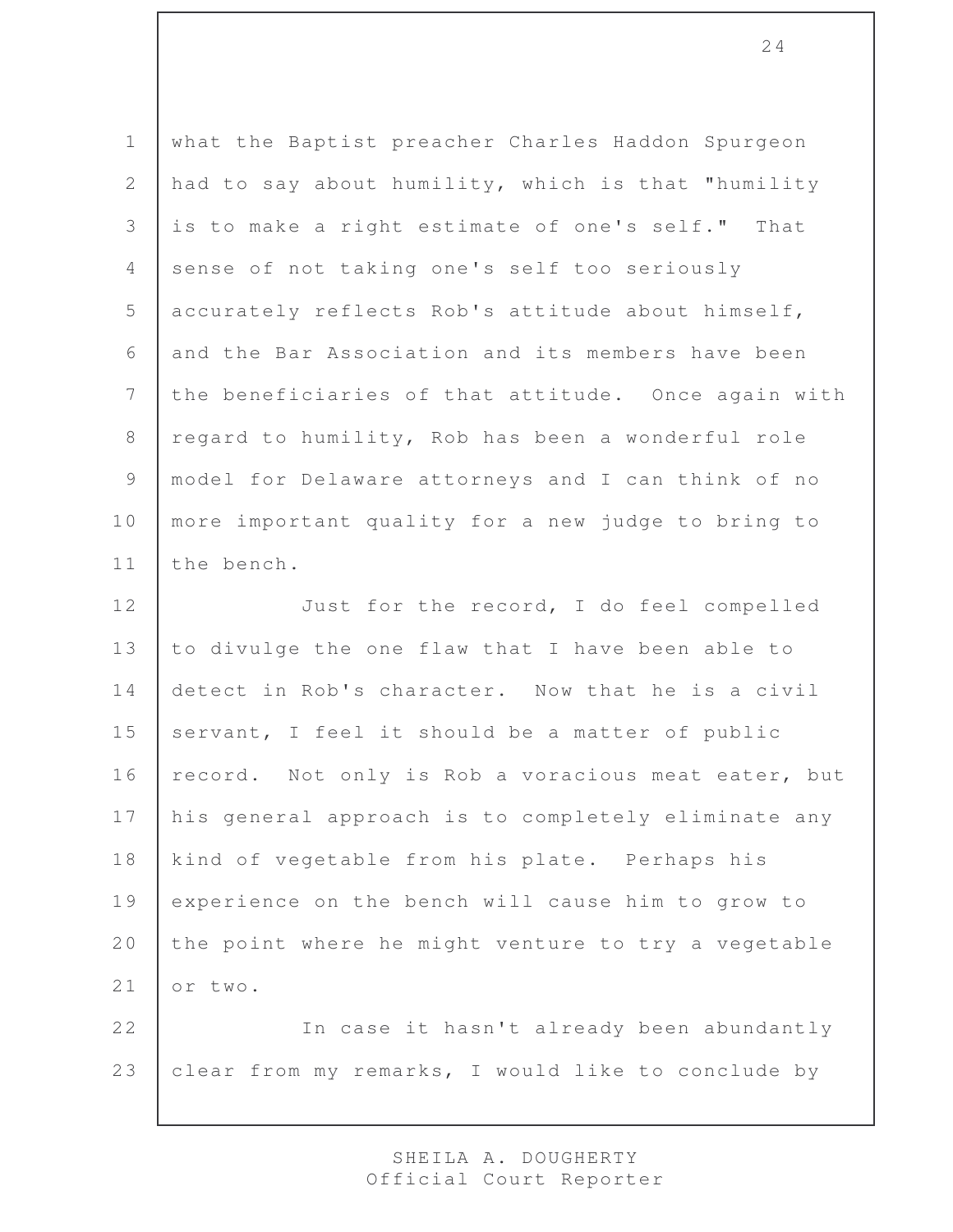1 saying that not only has Rob earned the respect of 2 the members of the Delaware Bar, but he has earned 3 our love. What a treat the members of the Kent 4 County bench have in store for them, and what a 5 treat for members of the public to appear before a 6 man such as Rob who, in addition to being 7 knowledgeable and efficient in the handling of legal 8 affairs, brings a delightful sense of humor and 9 humility with him to the proceedings. 10 | I have a small coda to my remarks. It 11 seemed only appropriate that when making remarks 12 about troubadour Rob I should end with a limerick, 13 so here goes. There once was a young man from Kent, 14 whose talents he generously lent. He gave to the 15 | Bar gifts without par, and then he ascended the 16 bench. 17 Congratulations, Rob. 18 (Applause.) 19 PRESIDENT JUDGE VAUGHN: Thank you, 20 | Ms. Winslow. 21 | Our next speaker is Jeffrey A. Young, 22 | Esquire, President-Elect of the Kent County Bar 23 Association.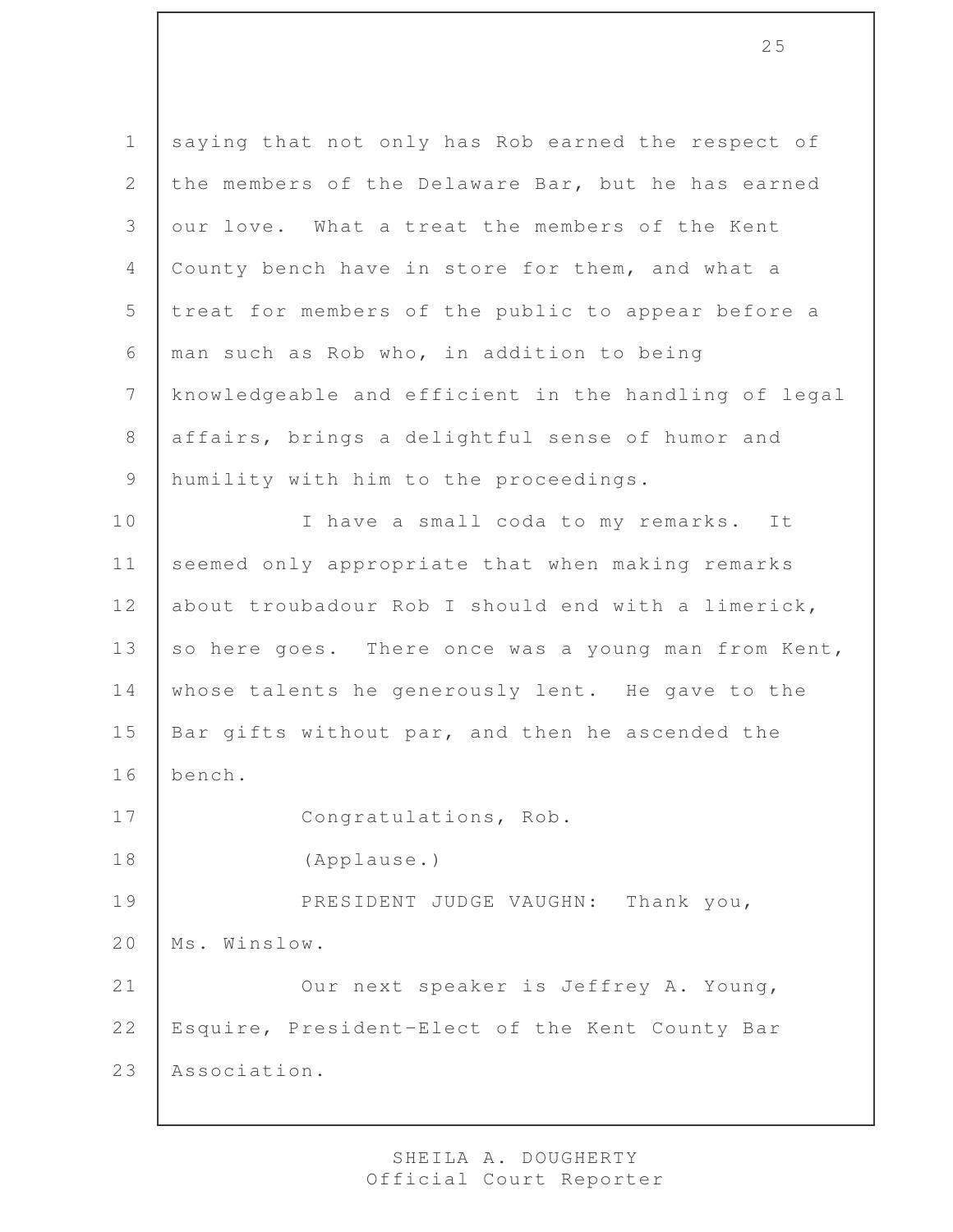1 MR. JEFFREY YOUNG: Thank you, President Judge Vaughn. Justice Ridgely, Governor Minner, elected officials, members of the distinguished Delaware Bench and Bar, friends, Judge Young. On behalf of Kent County Bar Association and with my thanks to Noel Primos, our president, who has kindly allowed me to say some words today on behalf of our Association, we offer our sincerest congratulations 9 to the Superior Court's newest jurist. It is my distinct pleasure to honor Rob Young and to join the 11 esteemed speakers who have preceded me today at this 12 podium in wishing Judge Young all the best.

13 | For me this is a day, this day is a silver cloud with only a faint gray lining. I have been a Delaware lawyer for nearly ten years. In that time 16 two people have found the charity in their hearts to 17 offer me employment. The first was Judge N. Maxson Terry, Junior, a man whose judicial tenure ended tragically short but whose impression on me and influence on anyone who knew him will last long beyond our lifetimes and whose spirit remains in 22 these chambers every day we practice law.

My second employer was the man we honor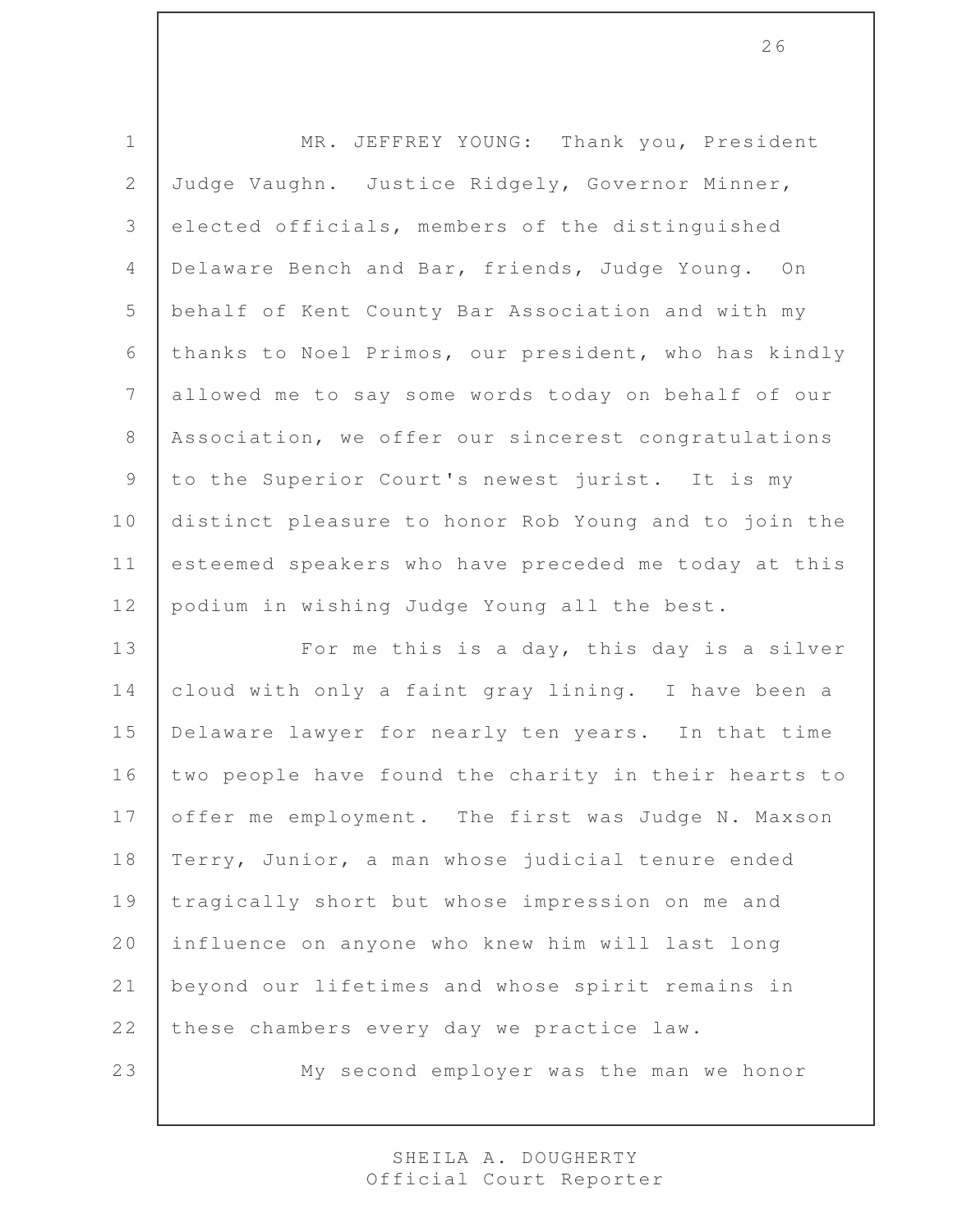1 today, to whom I am grateful for my job of course, 2 and I am certainly glad he found a spare desk and a 3 few extra cases eight and a half years ago when 4 Judge Terry was done with me, and Justice Ridgely as 5 well. As I reflect on my great good fortune in 6 employers, I was particularly struck by what they 7 shared, aside from my enduring and profound 8 admiration and respect. The make-up and demeanor of 9 these two men is eerily consistent and yet so rarely 10 | found. To possess an inner strength and peace which 11 enables one to put the interest of others before the 12 interest of self, to have the keenness of intellect 13 and the fortitude of security to let humility 14 | overshadow ego, to recognize that true advocacy 15 includes conciliation, not just zeal, that the end 16 is corrupted if the means are ignored, and to 17 | appreciate that a light heart is often far more 18 persuasive than a heavy hand, these traits and 19 qualities which flowed through Judge Terry and which 20 likewise embody my dad are what assure us of the 21 success which awaits him on the bench, just as they 22 served him so well during 35 years of lawyering. 23 From my admittedly biased perspective, Rob Young

> SHEILA A. DOUGHERTY Official Court Reporter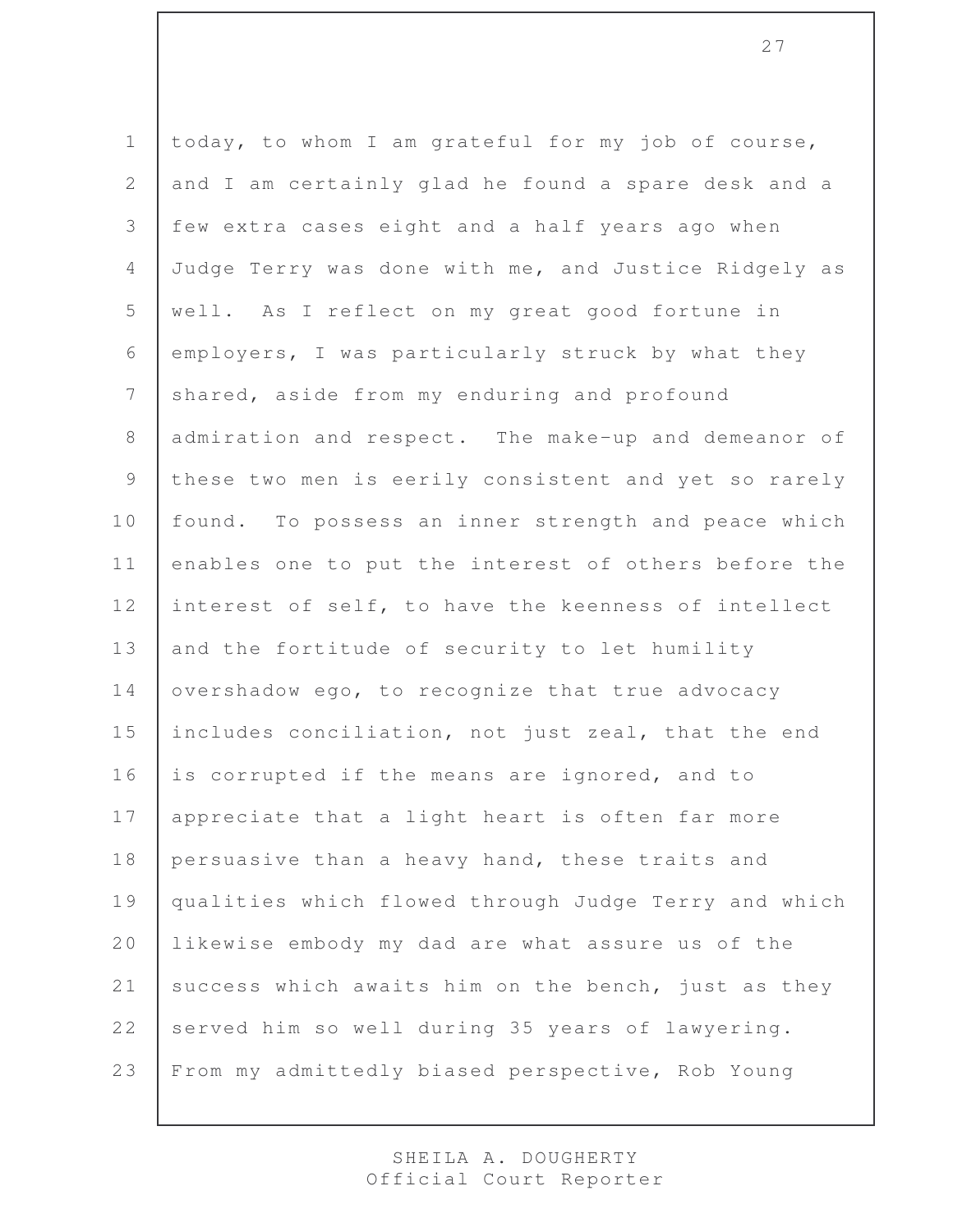1 | possesses the temperament, background and brain 2 power to be one of the finest judges this laudable 3 Court has ever known, just as was Judge Terry.

4 Now, all that being said, so as to keep 5 this an investiture and not a deification, I would 6 like to note an irony or two which leaps out at me 7 at this occasion.

8 | First, indirectly at least, Judge Young 9 | takes the judicial seat vacated by Justice Ridgely, 10 which means that the man who as President Judge 11 | heaved this bench and bar, kicking and screaming at 12 times, into the technological 21<sup>st</sup> Century has 13 been succeeded by a man who has resisted every 14 | advancement since the printing press, and who often 15 led those kickers and screamers. From computers to 16 | fax machines, from voicemail to cell phones, my 17 | dad's overriding theme seems to have been if Thomas 18 Jefferson didn't need it, then why do I? What a 19 shock it will be when the Supreme Court sends its 20 first reversal of him via e-mail. But when that 21 | reversal comes and whenever in the subsequent four 22 or five months that Judge Young remembers to check 23 his new messages I can anticipate his reaction.

> SHEILA A. DOUGHERTY Official Court Reporter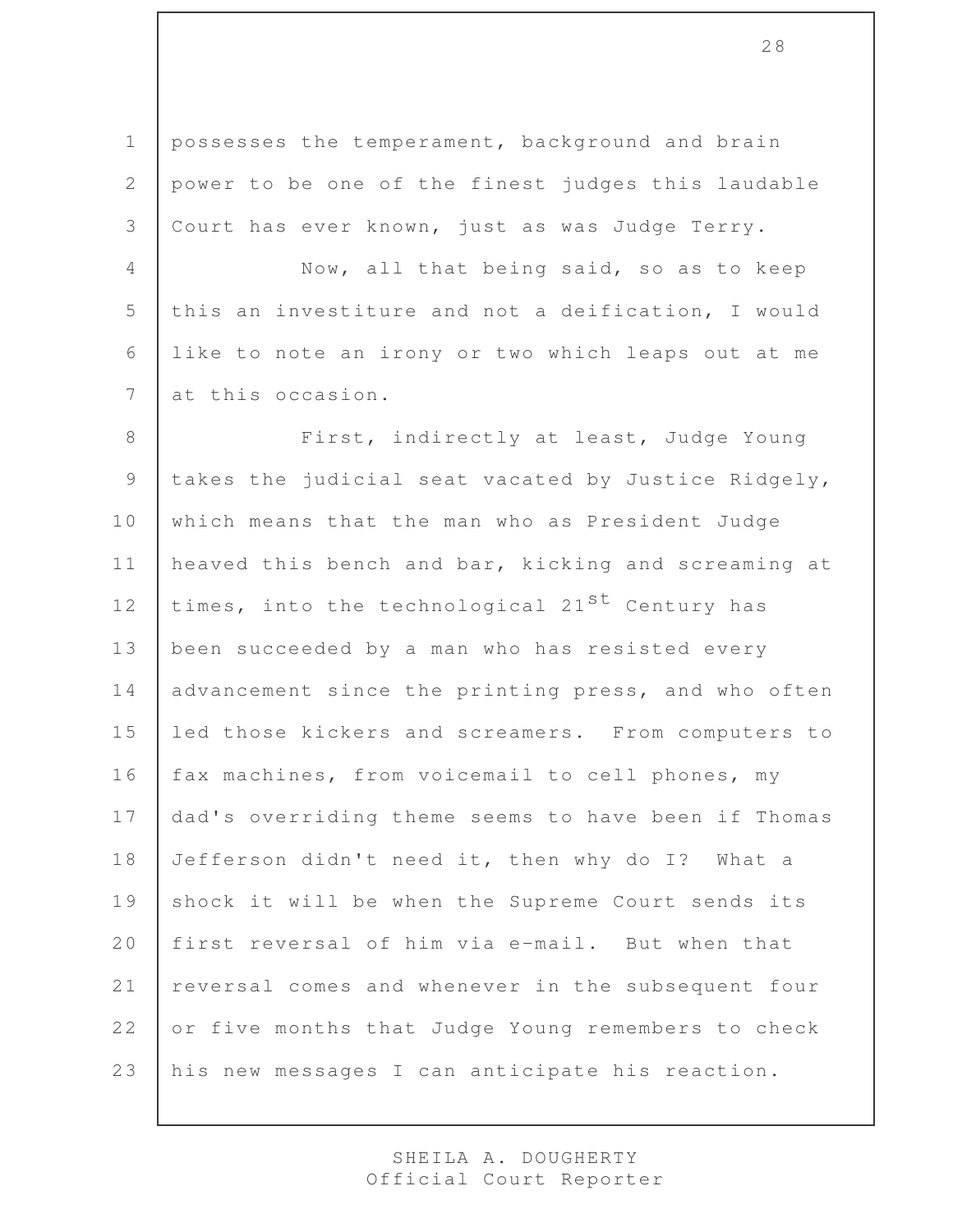1 First, the shock given his conviction that he was 2 right initially stemming from 30 years of advocacy. 3 Second, acceptance that he was wrong given his great 4 respect of the Supreme Court, and the fact that he 5 can't do anything about it anyway. And last, some 6 self-deprecating musing about his faulty judicial 7 acumen, which couldn't be further from the truth 8 anyway. This three-step survival quide, which is I 9 think how he sleeps so well at night, is actually 10 therapeutically recommended to all but has been Rob 11 Young's mantra as long as I have known him.

12 | Another of Judge Young's -- let's call 13 them intricacies -- is the fact that he made a very 14 successful legal career doubting, if not deriding, 15 the plaintive wails of those litigating alleged 16 | misfortune, and yet I assure you no one gives more 17 | freely of his time or his own money to those in need 18 or does so with such little fanfare or thought of 19 | retribution. Still, I would imagine that at least 20 one or two personal injury lawyers raised an eyebrow 21 at the cascade of In Re articles from *The* 22 *President's Corner* asking us to give generously to 23 those in dire straits. Many of those same lawyers

> SHEILA A. DOUGHERTY Official Court Reporter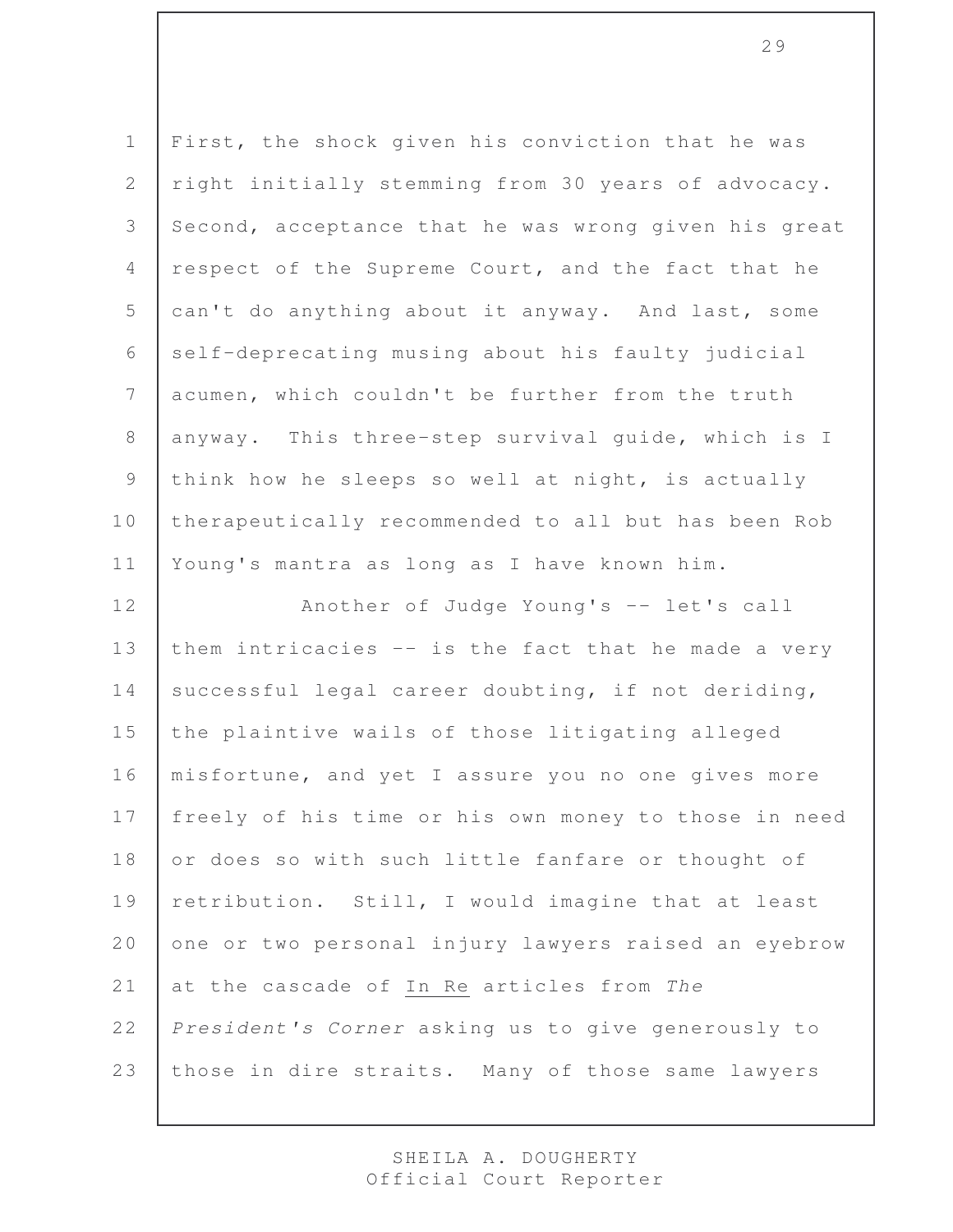had been asking just that of Judge Young's clients 2 for a long time, to little avail. But that is the fabric of this man, a man whose fierce competitiveness lingers behind an utter unwillingness to revel in victory, who takes the 6 | rare defeat personally but who figures the legion of victories were mere fortuities. It is these very complexities that endear him to so many and that 9 | will ensure him prosperity in his new job. 10 So we salute the superficiality of his depth and the compassion of his conservatism. I am 12 unspeakably proud of him and immeasurably thankful 13 | for the past eight and a half years as his law partner. Though I have at times felt more like 15 | Fredo than Michael, his steady guidance has meant the world to me. I am amazed at how much I have learned and yet how little I know. But I will heed the judicial caveat against advisory rulings and hereafter seek your opinions only on Westlaw, assuming you can figure out how to file them there. 21 On behalf of the Kent County Bar Association, congratulations. Good luck, Judge Young.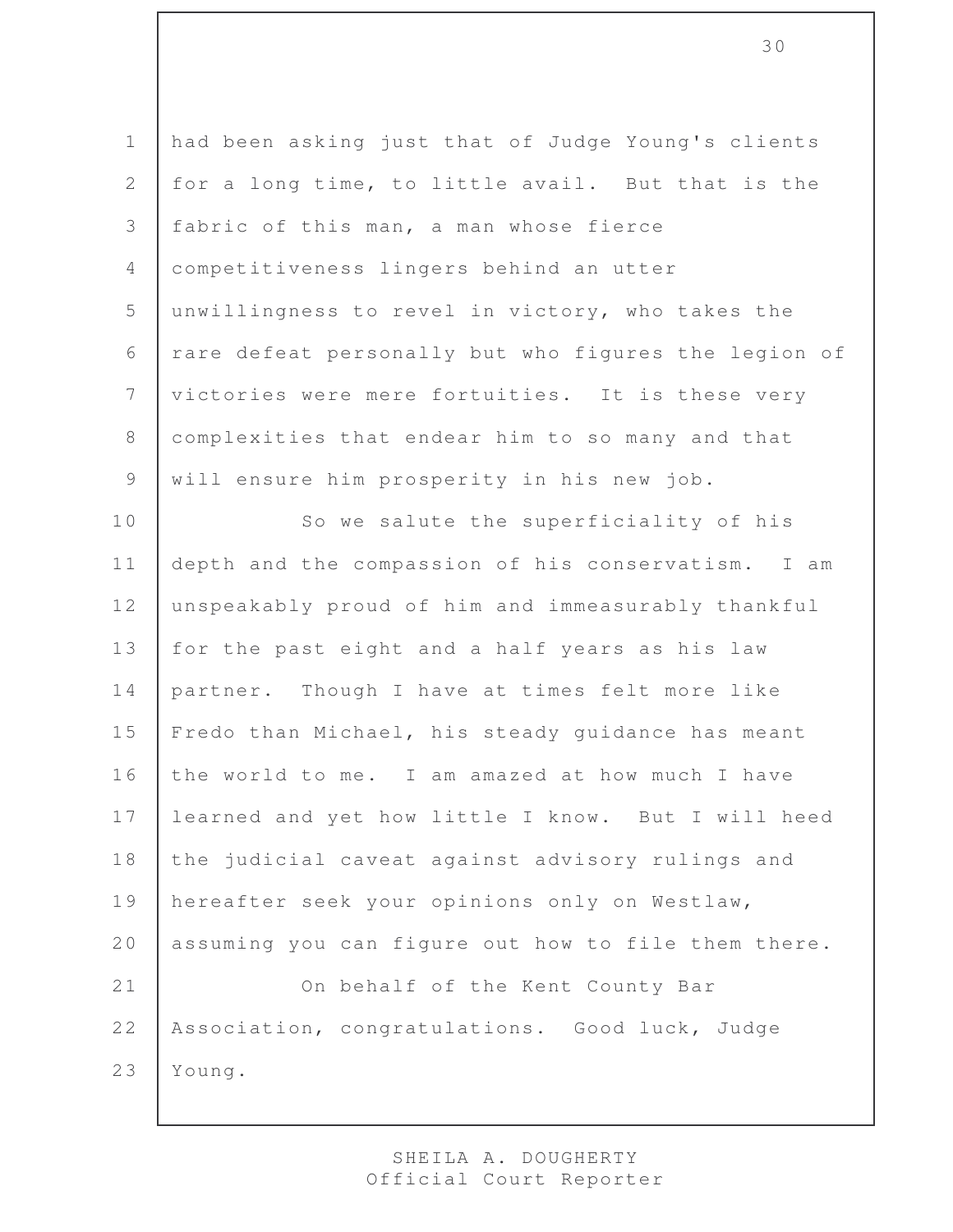1 (Applause.) 2 **PRESIDENT JUDGE VAUGHN:** Thank you, Jeff. 3 It is now my privilege to call upon our 4 new Superior Court Judge for his greetings. Judge 5 Young. 6 JUDGE YOUNG: Welcome, Governor Minner, 7 | members of the General Assembly, members of our 8 great Delaware Courts, fellow lawyers, friends and 9 family members. It is very nice of all of you to 10 come to this occasion. I hope the hors d'oeuvres 11 justify it. 12 While we are on that topic, I originally 13 decided that I would make all the arrangements for 14 today, but pretty much in the typical male mode I 15 | found that to be way over my head. Fortunately, my 16 | wife Karen and paralegal Stephanie Lambros, and 17 especially Frannie Hainey, all just stepped in, took 18 over, and made it possible, and I am very grateful. 19 Well, thank you, Governor Minner, very 20 much for appointing me to this position and for your 21 very kind words. They create a real goal to live up  $22$  to. 23 | I would like to thank Judge Graves for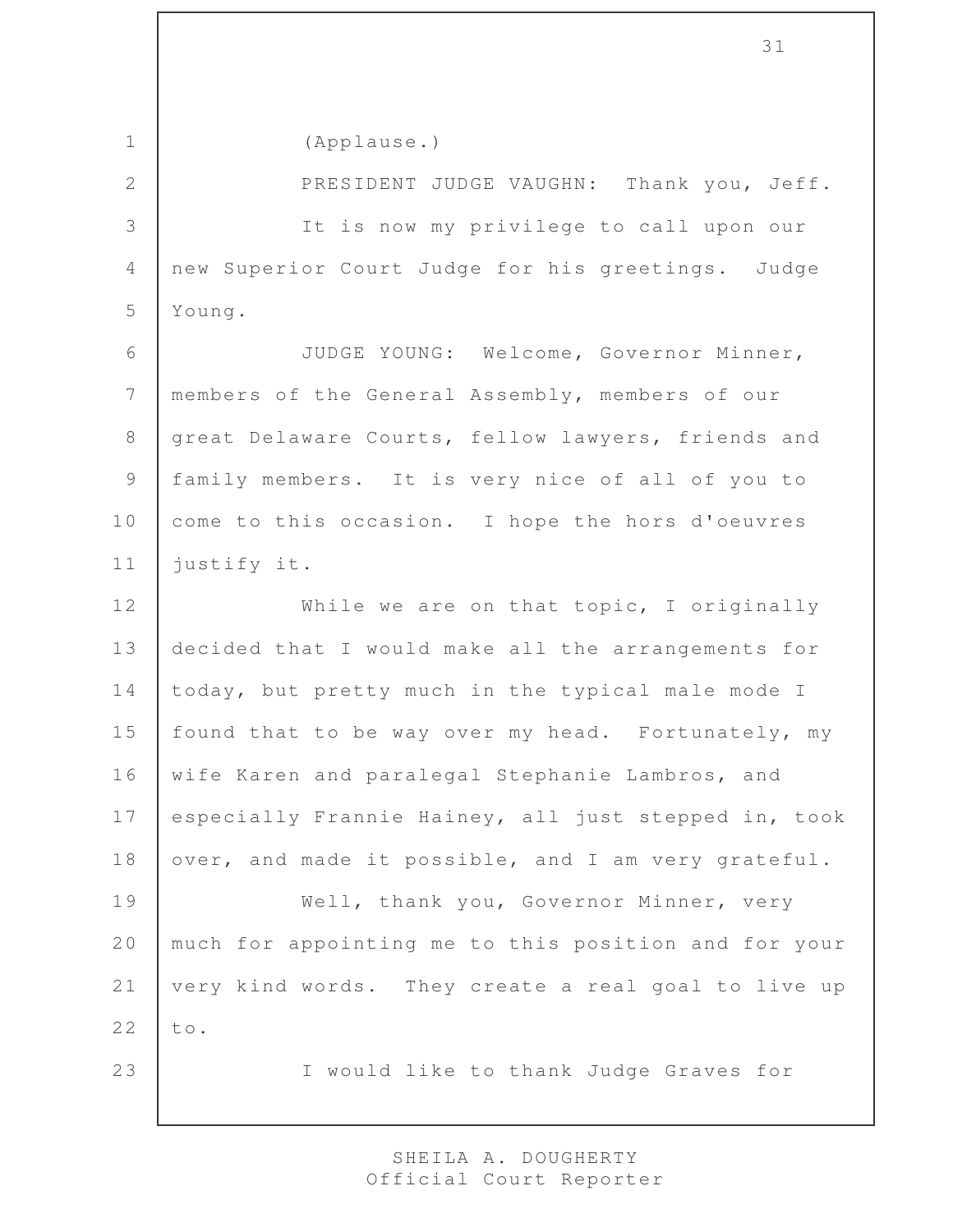1 administering the oath of office. That is a great 2 way to make things official. It was like getting 3 the third out in the ninth, a terrific feeling. 4 Since our office has had so many trial-related 5 activities over the years in Sussex, it is really 6 nice of him to do this.

7 I certainly appreciate the awfully 8 gracious remarks of Justice Ridgely. I hope it is 9 not the last time the Supreme Court finds favor with 10 something I have done.

11 | Many thanks to Helen Winslow. This 12 Delaware State Bar Association welcome to a new 13 judge in Kent County was supposed to be my chore, so 14 I wrote a speech for her to help out a bit. It 15 consisted of 12 words. Helen's was much nicer and I 16 appreciate that very much.

17 | And thanks very much to Jeff. As was the 18 case in his article in In Re last summer, his 19 thoughts have greatly exaggerated things, but they 20 are appreciated greatly. What a wonderful son and 21 partner.

22 Thanks very much to Judge Vaughn for his 23 | words and for the quidance he has provided and the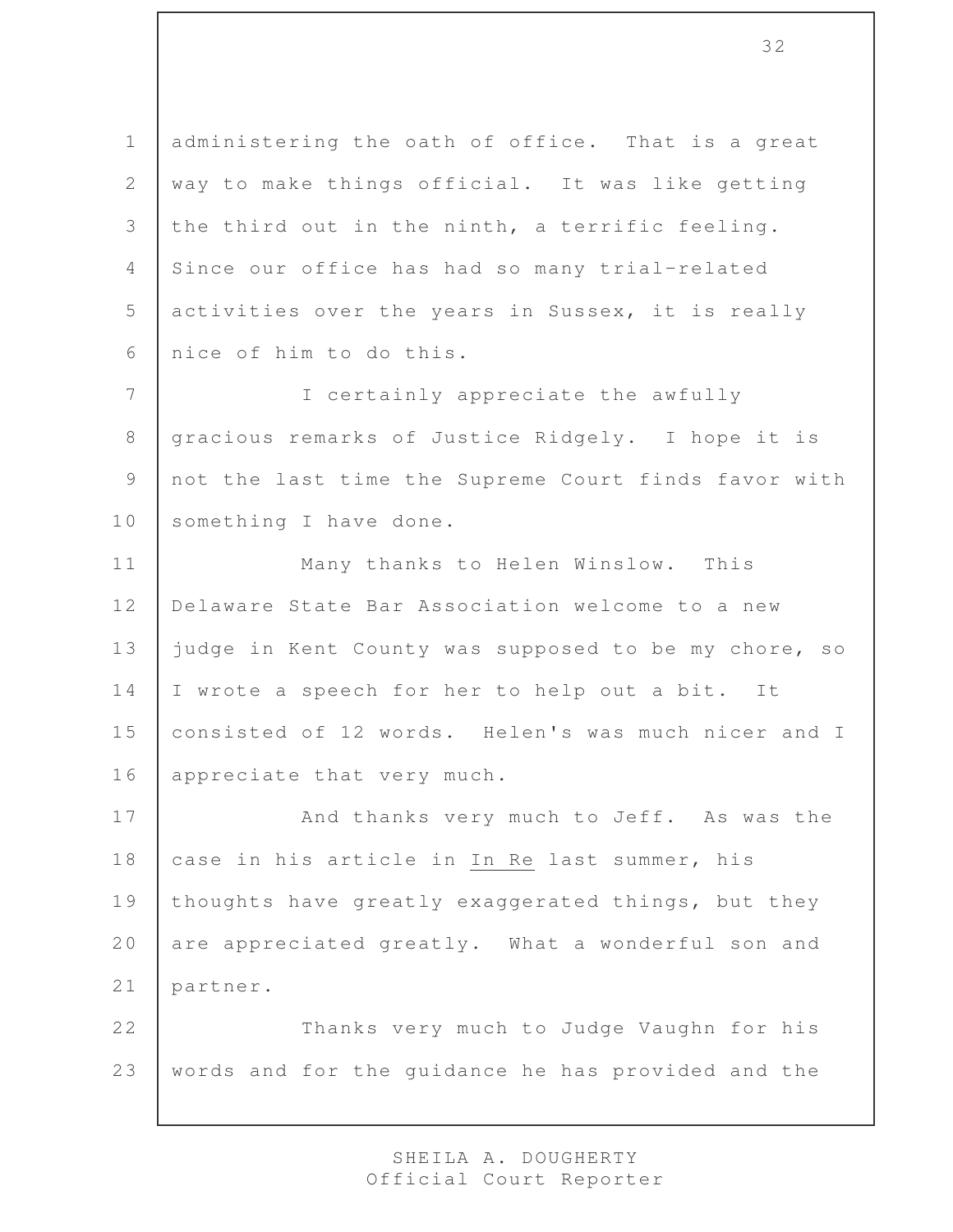willingness to answer lots of questions throughout this entire process. I really look forward to working with him and with Judge Witham for a long  $4$  time.

5 Because of my superannuation, 6 unfortunately my folks aren't here to enjoy this, 7 but they would have. I am so happy to see wonderful 8 | friends and family members, my aunt and cousins from 9 Philadelphia and Rehoboth, and nephew from Boston, 10 my daughter-in-law and her mother, folks from our 11 almost 20-year-old book club, a man who, along with 12 his father and mother, became our friends the day we 13 arrived, good friends from high school who, by the 14 way, are hereby ordered not to talk about anything 15 | from before 1961, members of the Delaware State Bar 16 Association, staff and other friends both Karen and 17 | I have been privileged to have over the years, and 18 of course the terrific trial lawyers and judges I 19 have worked with for these 30 years.

20 I really appreciate the letter from Chief Justice Steele. He was the very first lawyer that I knew in Delaware. He also kindly called with best wishes the very night that Governor Minner told me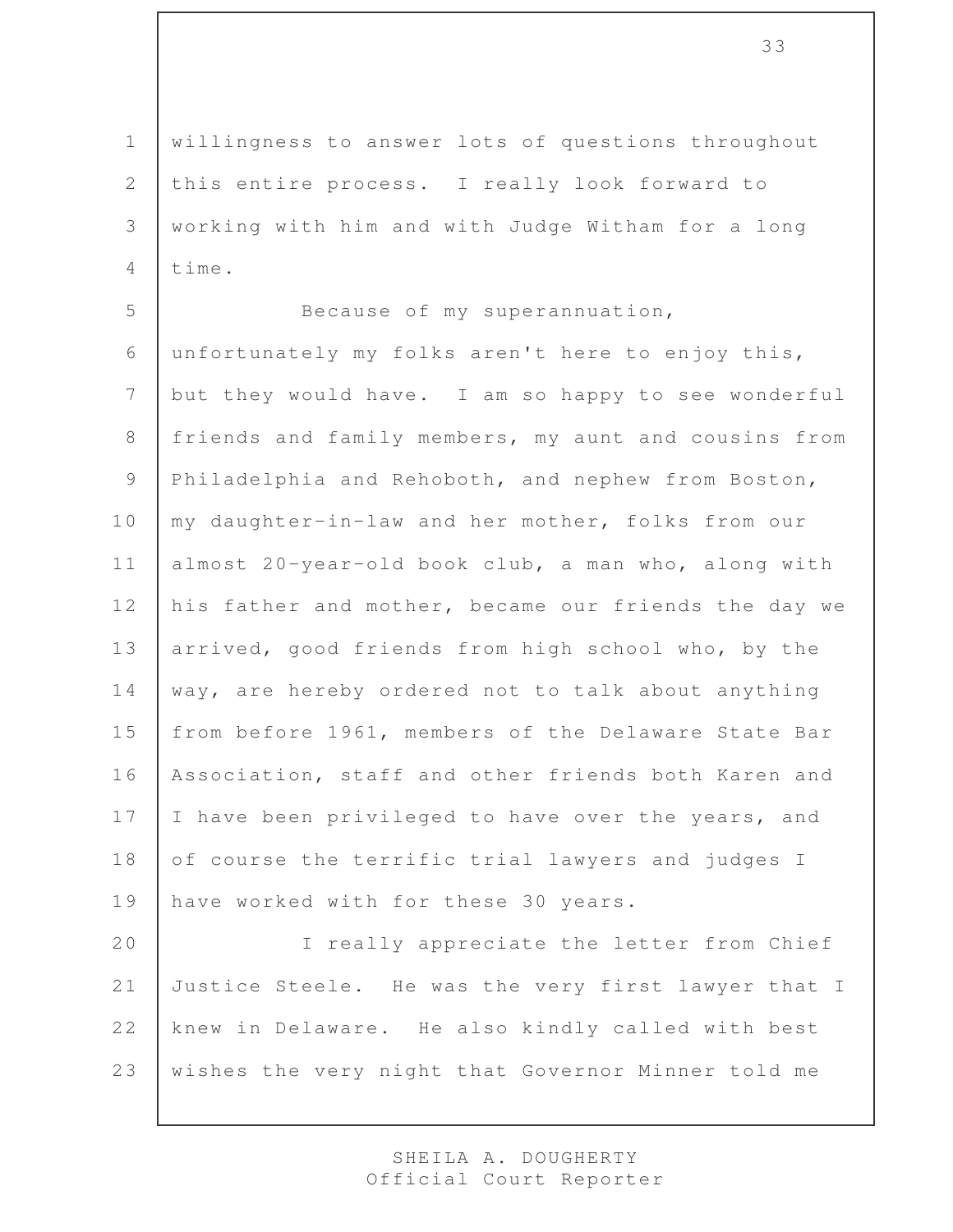1 about the appointment.

| $\overline{2}$ | And that brings up another item. The very            |
|----------------|------------------------------------------------------|
| 3              | first call I got, within ten minutes of Governor     |
| $\overline{4}$ | Minner's call, was from another lawyer who had       |
| 5              | applied for this position. I really think that       |
| 6              | shows the terrific quality of that particular lawyer |
| 7              | and to a good degree the lawyers of this Bar. Many   |
| $8\,$          | of you friends and lawyers were kind enough to be    |
| 9              | references in this process, and I am very grateful   |
| 10             | to you.                                              |
| 11             | This is -- that is Riley, by the way.                |
| 12             | This is the culmination of a very fortunate life. I  |
| 13             | remember in 1963 being smitten by a campus queen at  |
| 14             | Denison. Somehow or another she must have viewed a   |
| 15             | mid-fielder with a two-point as an interesting       |
| 16             | enough challenge to take on as a project, so I am    |
| 17             | thankful to say that for more than 40 years Karen    |
| 18             | has been the love and lucky charm of my life. Along  |
| 19             | with Karen came a father-in-law, Bob Alexander, who  |
| 20             | was a trial lawyer in Dayton, Ohio. I was            |
| 21             | tremendously fortunate to have been exposed to him   |
| 22             | for his integrity and character as an individual,    |
| 23             | his skill as a trial lawyer, and his willingness to  |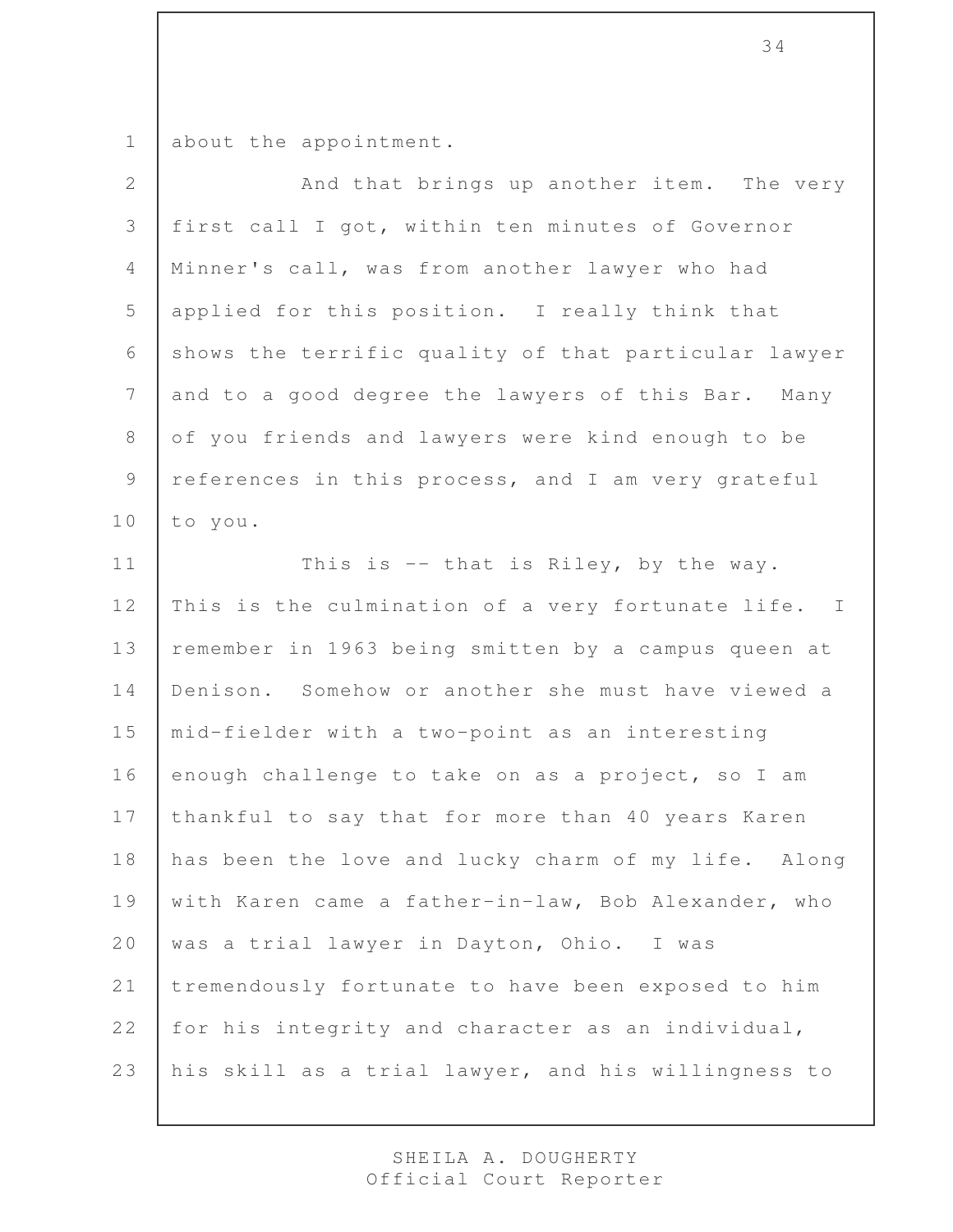1 be a great friend and teacher.

| $\overline{2}$ | Our two boys, whom many of you have known            |
|----------------|------------------------------------------------------|
| $\mathfrak{Z}$ | for a long, long time, have been terrific. Although  |
| $\overline{4}$ | Karen, whose recollection is usually impeccable,     |
| 5              | accuses me of having a selective memory on this, and |
| 6              | I can say that happily neither one was a moment's    |
| $7\phantom{.}$ | problem. I know that, as it should be, everyone      |
| $\,8\,$        | considers his own children the best, so I will just  |
| $\mathcal{G}$  | say that these years of great times and total        |
| 10             | support from Jeff and Randy have been absolutely     |
| 11             | fabulous.                                            |
| 12             | In 1974 we fortuitously decided to move to           |
| 13             | Dover. What a place this has been for our family.    |
| 14             | Starting out in '75, hanging up a shingle,           |
| 15             | specializing in whatever walked in the door, the     |
| 16             | practice in Delaware has been terrific, as has been  |
| 17             | the life. Before too long we got into many Little    |
| 18             | League years which have yielded some of the greatest |
| 19             | memories. Bob Bresnahan, who led the Pledge of       |
| 20             | Allegiance today, originally dragged me into that    |
| 21             | organization, and luckily for me we coached together |
| 22             | for many years.                                      |
| 23             | By the way, some of you may not be aware             |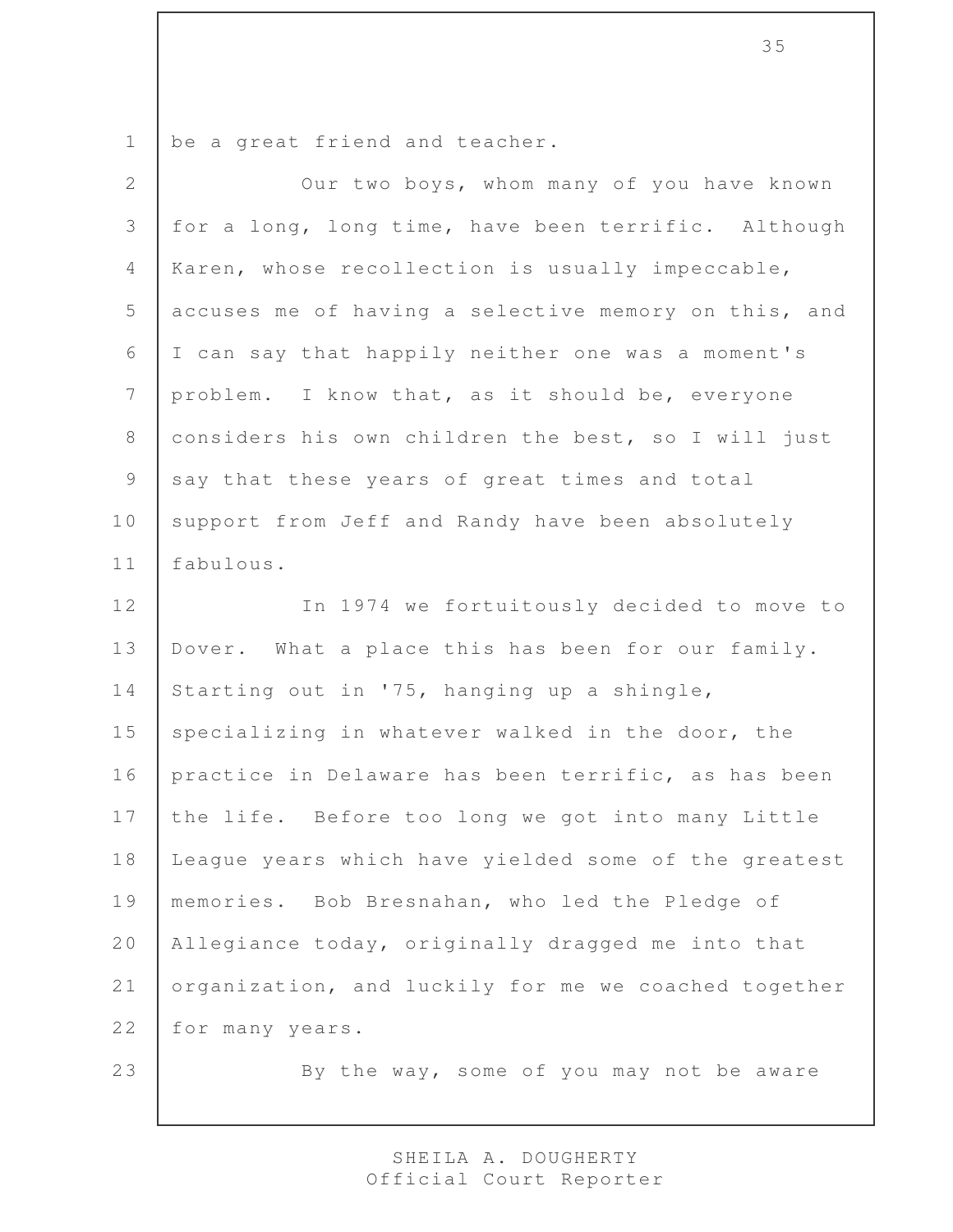1 that Karen keeps the best baseball game book in the 2 U.S.A. She kept it for all the boys' games. We 3 still have every one of them. So if, for instance, 4 you are ever interested in the pitch count when 5 | Randy doubled in a run in the fourth inning against 6 C & P Motors in 1986, we can tell you.

7 Good luck ran pretty well through the 8 years trying cases, though the losses are what seem 9 to stick in my memory. I remember, for instance, a 10 case in which I believe was the first jury trial for 11 the then new judge and now Chancellor Chandler where 12 now Chief Justice Steele and I were against each 13 other, and the Chief Justice completely whupped me 14 so badly that fortunately Judge Chandler was 15 | overwhelmed with compassion and gave me a new trial. 16 The losses aside, what a great place to practice. 17 | My first jury trial in Kent County in 1976 had the 18 pretrial with Judge Bush. When it was completed, 19 Judge Bush asked me to wait, recognizing that I had 20 no clue as to how things actually worked. Instead 21 of letting me botch everything up, he gave me some 22 tips and a sample set of jury instructions, and I 23 | will never forget that kindness. Happily I think

> SHEILA A. DOUGHERTY Official Court Reporter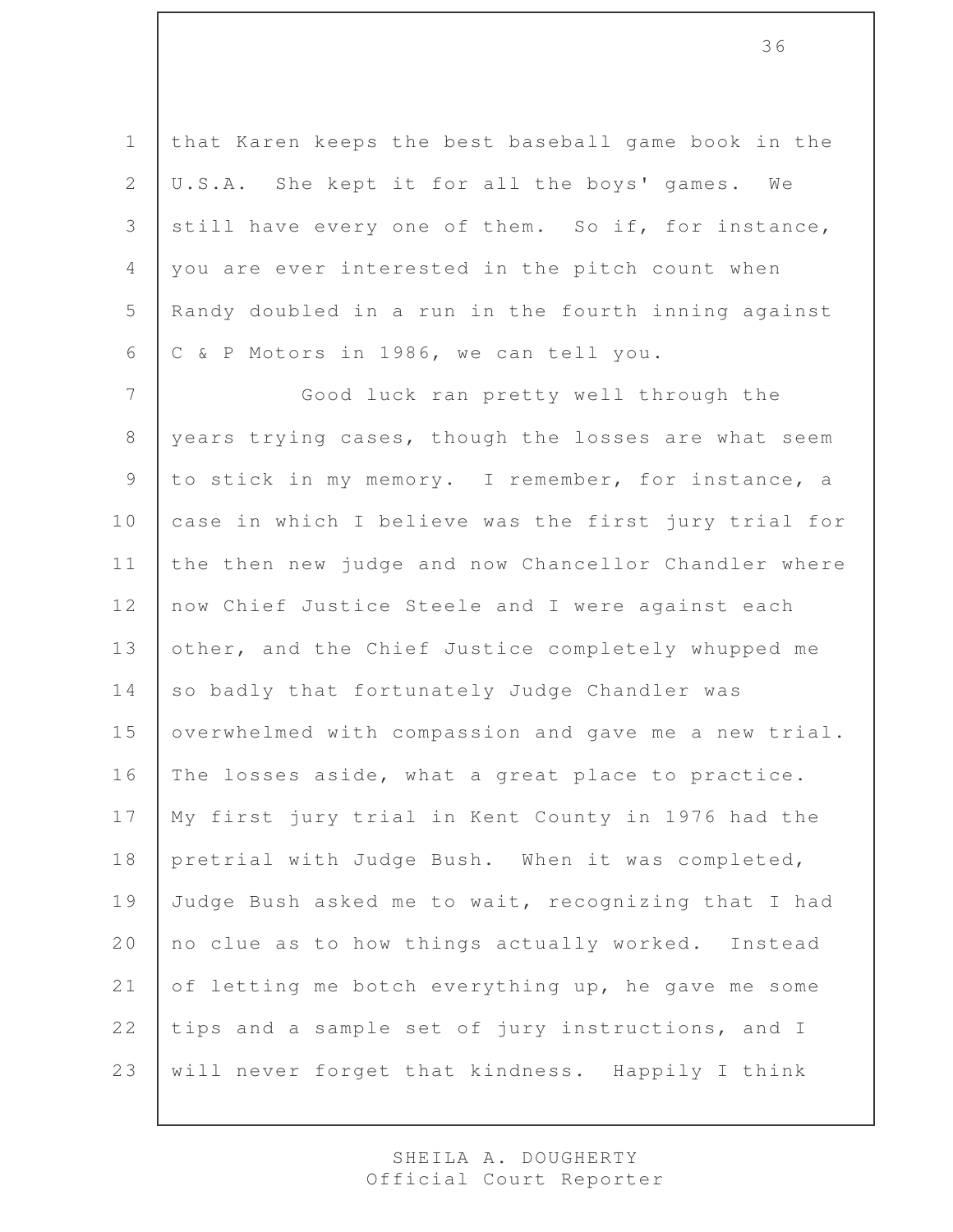1 that is, at least generally, the kind of atmosphere 2 that we have in Delaware, and few others do.

3 Years later when Judge Steele, just before 4 going to the Chancery Court, suggested that Jeff 5 apply to Superior Court to become a clerk, that led 6 directly to Jeff's coming into practice with me, and 7 I don't know how anyone could ever be luckier than 8 to have a child join him like that. Some time after 9 that Randy finished grad school in California and 10 began teaching at Bridgewater College in Virginia, 11 so once again we were tremendously fortunate to have 12 | our little band back together.

13 Somewhere along in those years my 14 involvement with the Bar Association and Rina Marks  $15$  and the terrific people in that organization began 16 | with an appointment, as Helen said, by then DSBA 17 | president, now Vice Chancellor Parsons. A few years 18 later, just as he was heading for the 19 President-Elect, Calvin Scott became Judge Scott, 20 and once again the Bar Association was deprived of 21 having Judge Scott as a president, which was a real 22 loss. Fortune smiled creating an unexpected slot 23 for me to fill, which led to the presidency. That

> SHEILA A. DOUGHERTY Official Court Reporter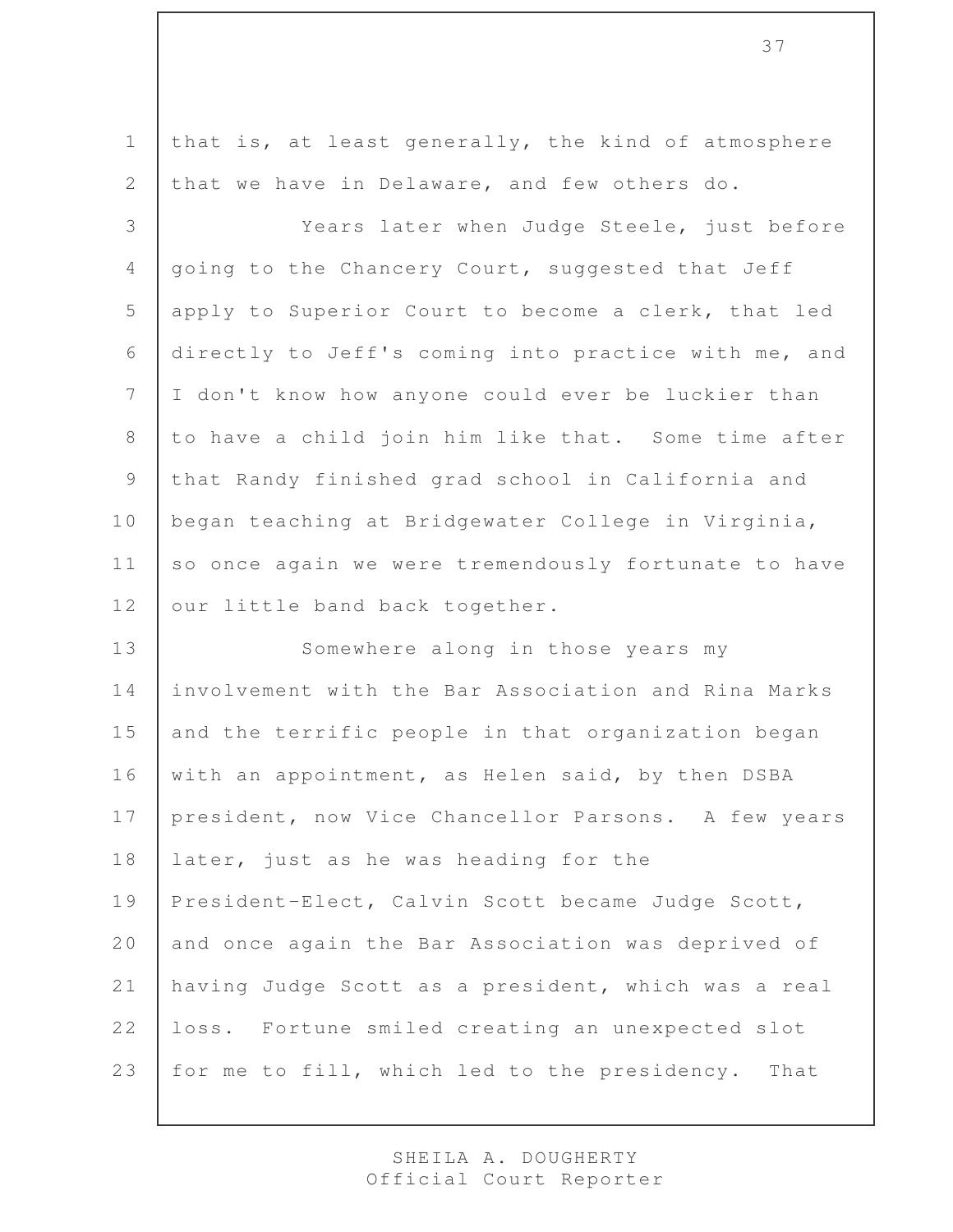1 has been a great experience, all by itself, and undoubtedly was very beneficial when Judge Ridgely became Justice Ridgely and this terrific position came open.

5 As I think of this Superior Court seat, I 6 think of people I follow. First was Judge Bush, of 7 course, and then three lawyers I knew so well and 8 practiced with essentially from the beginning who 9 | became really wonderful judges. Now Chief Justice 10 Steele, now Justice Ridgely and, as Jeff mentioned, 11 | our sorely missed Judge Max Terry. More outstanding 12 judges, more terrific individuals, more daunting 13 examples to follow do not exist.

14 Now, this is quite a day, and I really 15 | appreciate this opportunity, and I fervently hope 16 that I can live up to expectations. Thank you all 17 | very much for coming today, and I hope you can all 18 come over to the Century Club.

19 (Applause.)

20 PRESIDENT JUDGE VAUGHN: Well, Rob, thank 21 you for those excellent remarks. Congratulations 22 and best wishes on your appointment. Each of us on 23 the Superior Court look forward to working with you.